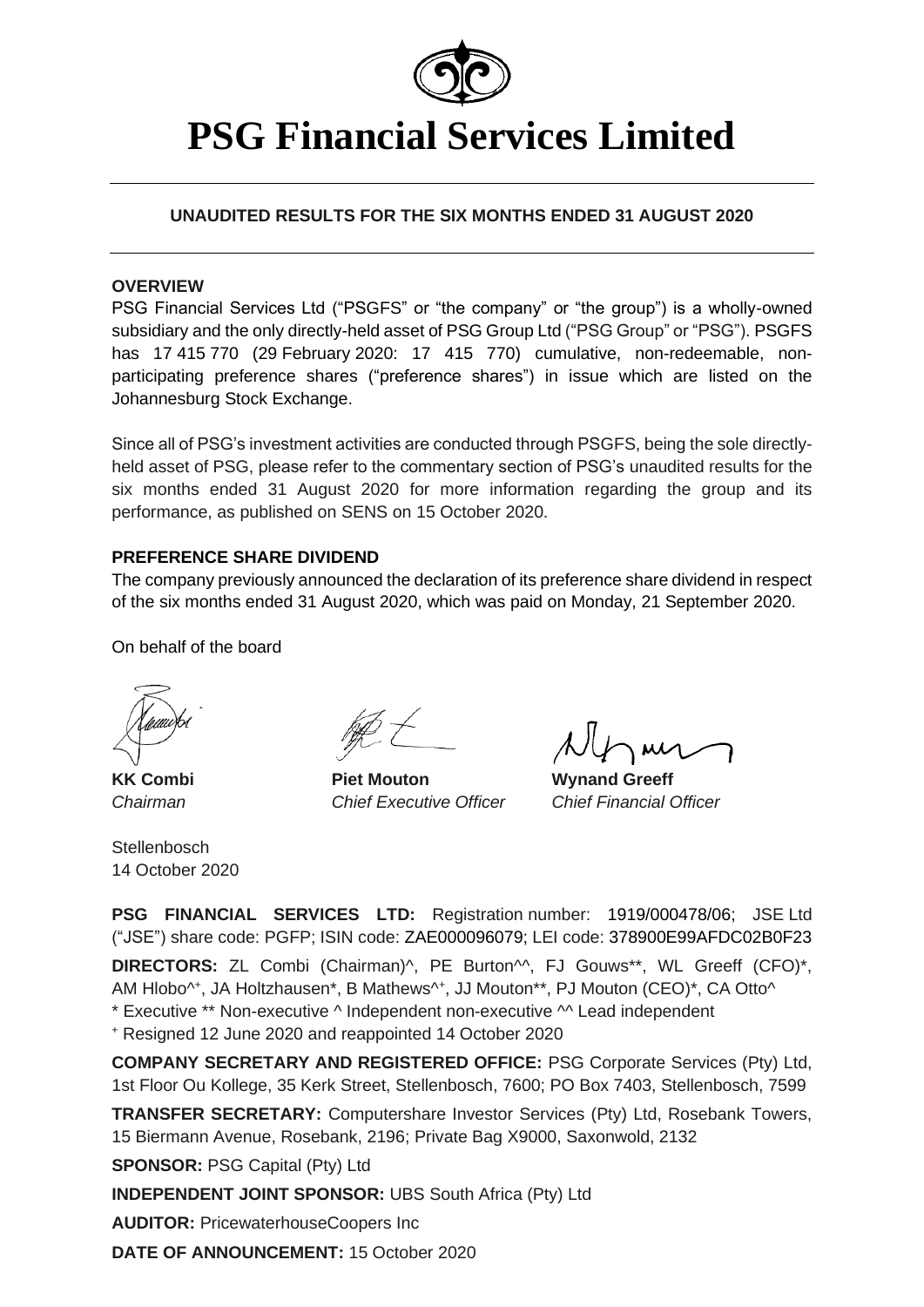#### **Basis of presentation and accounting policies**

These summary (i.e. condensed) interim consolidated financial statements are prepared in accordance with the requirements of the Companies Act of South Africa and the JSE Listings Requirements for interim reports. The JSE Listings Requirements require interim reports to be prepared in accordance with the framework concepts and the measurement and recognition requirements of International Financial Reporting Standards ("IFRS") as issued by the International Accounting Standards Board, SAICA Financial Reporting Guides as issued by the Accounting Practices Committee and Financial Reporting Pronouncements as issued by the Financial Reporting Standards Council and to also, as a minimum, contain the information required by IAS 34 *Interim Financial Reporting.*

The accounting policies applied in the preparation of these summary interim consolidated financial statements are in terms of IFRS; however, the accounting policies applied are materially different from those previously applied as detailed below.

In preparing these summary interim consolidated financial statements, the significant judgements made by management in applying the group's accounting policies related mainly to the fair value of unlisted investments as detailed in Annexure A.

*Application of the Investment Entity exception in terms of IFRS 10 Consolidated Financial Statements*

#### *Change in Investment Entity status*

An Investment Entity is typically an entity that i) obtains funds from one or more investors for the purpose of providing such investor(s) with investment management services, ii) commits to its investor(s) that its business purpose is to invest funds solely for returns from capital appreciation, investment income, or both, and iii) measures and evaluates the performance of substantially all of its investments on a fair value basis.

IFRS 10 lists typical characteristics of an Investment Entity as i) it has more than one investment, ii) it has more than one investor, iii) it has investors that are not related parties of the entity, and iv) it has ownership interests in the form of equity or similar interests. PSGFS strongly exhibits all of these characteristics.

During the period under review, PSGFS and its holding company, PSG Group, undertook the following major corporate actions, which significantly impacted the group's composition and focus areas:

- PSGFS, through Zeder, a subsidiary in terms of IFRS 10, disposed of its entire investment in Pioneer Foods, being the second largest associate of the group, for R6.4bn cash ("Pioneer Foods Disposal");
- PSGFS disposed of 1.7m shares (or 1.5%) in Capitec, its largest associate and asset, for R1.5bn cash; and
- PSG Group subsequently unbundled a further 30.5m shares (or 26.4%) in Capitec ("Capitec Unbundling"), with PSGFS retaining a 2.8% shareholding in Capitec for liquidity purposes. Such unbundling unlocked significant value for PSG Group ordinary shareholders.

PSGFS' investment in Capitec represented more than 65% of its total asset portfolio prior to aforementioned unbundling, whereas the investments in Pioneer Foods and Capitec contributed approximately 75% to PSGFS' consolidated recurring earnings for the year ended 29 February 2020. Whilst PSGFS' focus on value creation for its shareholders has not changed, the aforementioned disposals and unbundling have necessitated PSGFS to reassess its Investment Entity status in terms of IFRS 10. The performance of its remaining investment portfolio is accordingly measured with reference to the fair value of each investment (i.e. sum-of-the-parts ("SOTP") value) rather than the consolidated profitability of PSGFS (i.e. recurring earnings) with effect from 1 March 2020 in PSGFS' strive to meet its objective of value creation through capital appreciation, investment income or both. Fair value (i.e. SOTP value) is ultimately dependent on a range of factors such as the investee's market rating, growth prospects, operational performance, profitability and marketability.

#### *Accounting treatment for an Investment Entity*

IFRS 10 contains special accounting requirements for an Investment Entity. Where an entity meets the definition of an Investment Entity, it does not consolidate its subsidiaries, but rather measure subsidiaries at fair value through profit or loss ("FVTPL"). However, an Investment Entity is still required to consolidate subsidiaries that provide services related to the Investment Entity's investment activities (i.e. those wholly-owned subsidiaries comprising PSGFS' head office operations).

IFRS 10 requires a parent that becomes an Investment Entity to account for the change in its status prospectively from the date at which the change in status occurred. Having considered various factors, including the timelines and decision making processes leading up to aforementioned disposals and unbundling, PSGFS' application of the Investment Entity exception is effective from 1 March 2020. Accordingly, on such date the group's existing subsidiaries (other than aforementioned wholly-owned head office subsidiaries providing investment activities to PSGFS) were deemed to be disposed of and re-acquired at fair value, with the resultant gain or loss being recognised as non-headline in the income statement. Such investments were subsequently measured at FVTPL for the entire period under review.

#### *Discontinued operations*

#### *Pioneer Foods Disposal*

As at 29 February 2020, PSGFS, through its subsidiary Zeder, classified its investment in Pioneer Foods, an associate, as a non-current asset held for sale and discontinued operation in its consolidated financial statements. Accordingly, PSGFS' consolidated income statement for the six months ended 31 August 2019 have been re-presented to disclose the contribution from the investment in Pioneer Foods as a discontinued operation.

#### *Capitec Unbundling*

With effect from 1 March 2020, PSGFS classified the portion of its associate interest in Capitec being sold to PSG Group in anticipation of the Capitec Unbundling as a non-current asset held for sale and discontinued operation. PSGFS simultaneously transferred its retained equity security interest in Capitec that would not be sold to PSG Group, and over which it had lost significant influence, to investments at FVTPL and continued to measure it at FVTPL throughout the period under review. Profit or losses resulting from PSGFS' shareholding in Capitec forming part of the Capitec Unbundling were disclosed as a discontinued operation in PSGFS' consolidated income statement for all periods presented, irrespective of such investment being equity accounted during the comparative periods.

#### **Preparation**

These summary interim consolidated financial statements were compiled under the supervision of the group chief financial officer, Mr WL Greeff, CA (SA), and were not reviewed or audited by PSGFS' auditor, PricewaterhouseCoopers Inc.

Any reference to future financial performance included in this announcement, has also not been reviewed or reported on by the company's auditor.

#### **Linked investment contracts, consolidated mutual funds and other client-related balances ("client-related balances")**

The differentiation between own and client-related balances is with effect from 1 March 2020 no longer relevant as a result of the aforementioned change in status to that of an Investment Entity, with PSG Konsult having been deconsolidated and PSGFS' interest therein being accounted for since at FVTPL.

Prior to applying the Investment Entity exception, client-related balances previously resulted in assets and liabilities of equal value being recognised in the consolidated statement of financial position, although not directly related to PSGFS shareholders. These balances mainly stemmed from:

- PSG Life (an existing subsidiary of PSG Konsult) issuing linked investment contracts to clients in terms of which the value of policy benefits payable (included under "investment contract liabilities") is directly linked to the fair value of the supporting assets, with the group not being exposed to the financial risks associated with such assets and liabilities.
- The group consolidating mutual funds deemed to be controlled in terms of IFRS 10, with the group's own investments in such mutual funds having been derecognised and all the funds' underlying assets having been recognised. Third parties' funds invested in the respective mutual funds were recognised as a payable and included under "third-party liabilities arising on consolidation of mutual funds", with the group thus not being exposed to the financial risks associated with the assets and liabilities attributable to third parties.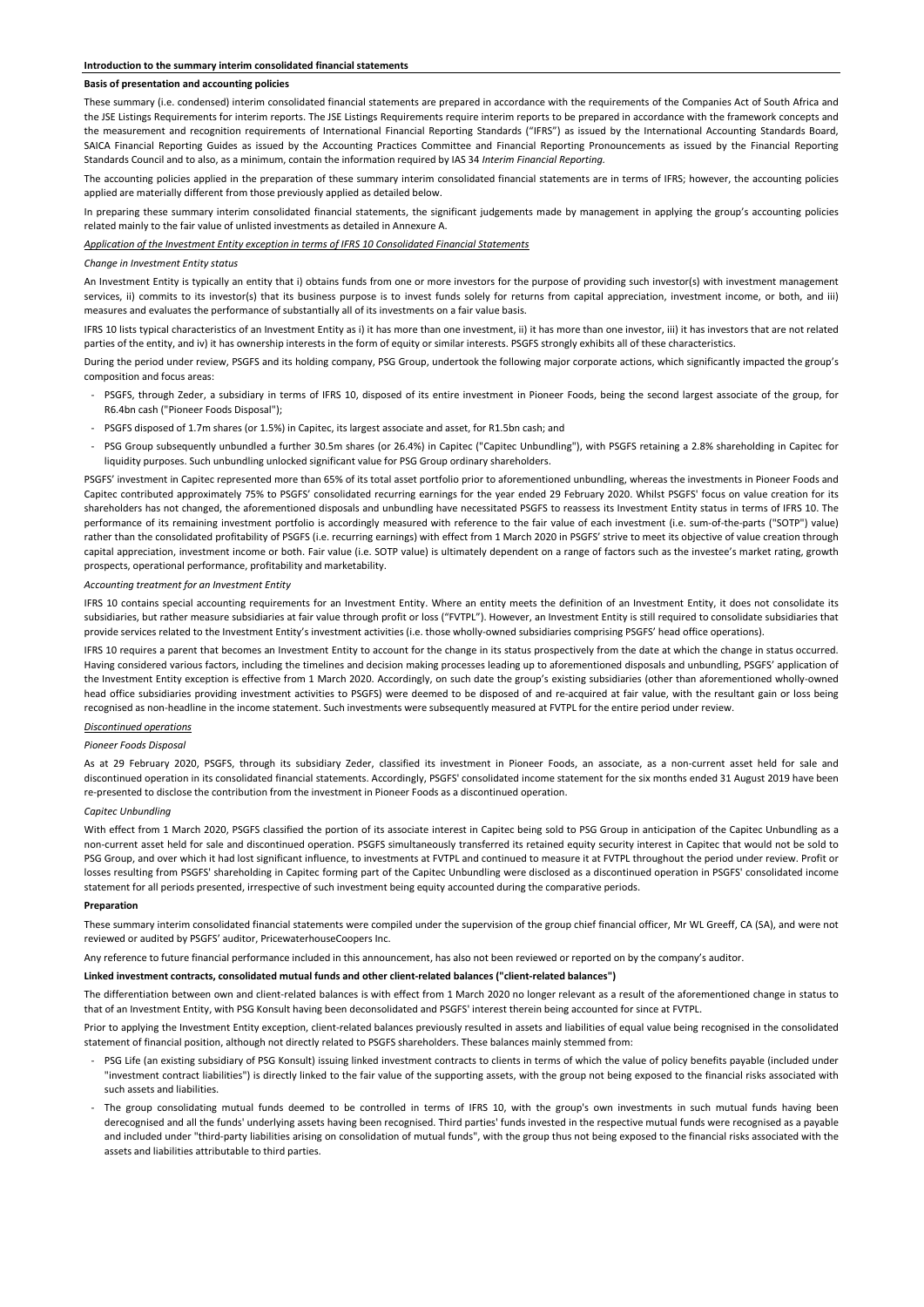| Own Client-related<br>Own Client-related<br>Aug-20<br>balances<br>balances<br>Total<br>balances<br>balances<br>Total<br>Summary consolidated statement of financial position<br>Rm<br>Rm<br>Rm<br>Rm<br>Rm<br>Rm<br>Rm<br>Assets<br>15 635<br>Investments at FVTPL (note 1.1)<br>٠<br>56<br>11 3 6 7<br>12 117<br>Property, plant and equipment<br>11 3 6 7<br>12 117<br>4550<br>4550<br>4483<br>Intangible assets<br>4 4 8 3<br>Right-of-use assets<br>1<br>1 1 1 3<br>1 1 1 3<br>1 1 0 7<br>1 1 0 7<br>Investment in ordinary shares of associates<br>16 26 6<br>16 26 6<br>10672<br>10 672<br>Investment in preference shares of/loans granted to<br>associates<br>186<br>186<br>42<br>42<br>918<br>918<br>986<br>986<br>Investment in ordinary shares of joint ventures<br>20<br>35<br>Loans granted to joint ventures<br>20<br>35<br>42<br>Employee benefit assets<br>41<br>41<br>42<br>49722<br>Unit-linked investments<br>680<br>48 5 16<br>49 196<br>682<br>50 404<br>Equity securities <sup>1)</sup><br>2 3 6 6<br>2 2 0 9<br>628<br>3 2 8 2<br>5648<br>3033<br>5 2 4 2<br>Debt securities (note 1.3)<br>478<br>1791<br>5 0 5 5<br>1847<br>4 3 6 5<br>6846<br>6 2 1 2<br>15<br>489<br>489<br>469<br>469<br>Deferred income tax assets<br>506<br>585<br>506<br>585<br><b>Biological assets</b><br>16<br>Investment in investment contracts<br>17<br>17<br>16<br>Loans and advances <sup>2)</sup><br>22 273<br>1482<br>1482<br>1806<br>1806<br>Trade and other receivables<br>86<br>1780<br>3378<br>5 1 5 8<br>4 2 6 1<br>1740<br>6 0 0 1<br>23<br>Derivative financial assets<br>15<br>15<br>24<br>1<br>2038<br>2038<br>1720<br>1720<br>Inventory<br>119<br>39<br>Current income tax assets<br>119<br>39<br>171<br>171<br>134<br>134<br>Reinsurance assets<br>1585<br>1786<br>1723<br>254<br>1977<br>Cash and cash equivalents<br>1915<br>201<br>28<br>28<br>Assets held for sale<br>5 5 2 0<br>5 5 2 0<br><b>Total assets</b><br>41 087<br>49 692<br>57 950<br>107 642<br>51 622<br>58 329<br>109 951<br><b>Equity</b><br>Ordinary and preference shareholders' equity<br>39 140<br>17503<br>17 503<br>17025<br>17025<br>10 3 32<br>Non-controlling interests<br>10 3 32<br>10 265<br>10 265<br>39 140<br>27 290<br>27835<br>$\overline{a}$<br>27 835<br>27 290<br><b>Total equity</b><br>L,<br><b>Liabilities</b><br>554<br>601<br>601<br>554<br>Insurance contracts<br>26 574<br>Investment contract liabilities<br>26 574<br>26 694<br>26 694<br>Third-party liabilities arising on consolidation of mutual<br>funds<br>29 603<br>29 603<br>29 999<br>29 999<br>Deferred income tax liabilities<br>696<br>1550<br>1535<br>1550<br>1535<br>Borrowings <sup>3)</sup><br>879<br>14715<br>14 7 15<br>16 203<br>16 203<br>$\overline{\mathbf{2}}$<br>1433<br>1433<br>1453<br>1453<br>Lease liabilities<br>87<br>87<br>Derivative financial liabilities<br>53<br>18<br>105<br>30<br>117<br><b>Employee benefit liabilities</b><br>27<br>489<br>489<br>598<br>598<br>Trade and other payables<br>81<br>2 9 0 9<br>1755<br>4664<br>1606<br>5 3 5 0<br>3744<br>Loans payable <sup>4)</sup><br>116<br>Reinsurance liabilities<br>6<br>6<br>$\overline{7}$<br>7<br>67<br>Current income tax liabilities<br>93<br>67<br>135<br>135<br>Liabilities held for sale<br>16<br>16<br>÷<br><b>Total liabilities</b><br>1947<br>21857<br>57 950<br>79 807<br>24 3 32<br>58 329<br>82 661<br><b>Total equity and liabilities</b><br>41 087<br>49 692<br>57 950<br>58 329<br>109 951<br>107 642<br>51 622 |  | Unaudited | Aug-19 |  | Audited<br>Feb-20 |  |
|-------------------------------------------------------------------------------------------------------------------------------------------------------------------------------------------------------------------------------------------------------------------------------------------------------------------------------------------------------------------------------------------------------------------------------------------------------------------------------------------------------------------------------------------------------------------------------------------------------------------------------------------------------------------------------------------------------------------------------------------------------------------------------------------------------------------------------------------------------------------------------------------------------------------------------------------------------------------------------------------------------------------------------------------------------------------------------------------------------------------------------------------------------------------------------------------------------------------------------------------------------------------------------------------------------------------------------------------------------------------------------------------------------------------------------------------------------------------------------------------------------------------------------------------------------------------------------------------------------------------------------------------------------------------------------------------------------------------------------------------------------------------------------------------------------------------------------------------------------------------------------------------------------------------------------------------------------------------------------------------------------------------------------------------------------------------------------------------------------------------------------------------------------------------------------------------------------------------------------------------------------------------------------------------------------------------------------------------------------------------------------------------------------------------------------------------------------------------------------------------------------------------------------------------------------------------------------------------------------------------------------------------------------------------------------------------------------------------------------------------------------------------------------------------------------------------------------------------------------------------------------------------------------------------------------------------------------------------------------------------------------------------------------------------------------------------------------------------------------------------------------------------------------------------------------------------------------------------------------------------------------------------------------------------------------------------------------------------------------------------------------------------------------------------------------------------------------------------------------------------------|--|-----------|--------|--|-------------------|--|
|                                                                                                                                                                                                                                                                                                                                                                                                                                                                                                                                                                                                                                                                                                                                                                                                                                                                                                                                                                                                                                                                                                                                                                                                                                                                                                                                                                                                                                                                                                                                                                                                                                                                                                                                                                                                                                                                                                                                                                                                                                                                                                                                                                                                                                                                                                                                                                                                                                                                                                                                                                                                                                                                                                                                                                                                                                                                                                                                                                                                                                                                                                                                                                                                                                                                                                                                                                                                                                                                                                 |  |           |        |  |                   |  |
|                                                                                                                                                                                                                                                                                                                                                                                                                                                                                                                                                                                                                                                                                                                                                                                                                                                                                                                                                                                                                                                                                                                                                                                                                                                                                                                                                                                                                                                                                                                                                                                                                                                                                                                                                                                                                                                                                                                                                                                                                                                                                                                                                                                                                                                                                                                                                                                                                                                                                                                                                                                                                                                                                                                                                                                                                                                                                                                                                                                                                                                                                                                                                                                                                                                                                                                                                                                                                                                                                                 |  |           |        |  |                   |  |
|                                                                                                                                                                                                                                                                                                                                                                                                                                                                                                                                                                                                                                                                                                                                                                                                                                                                                                                                                                                                                                                                                                                                                                                                                                                                                                                                                                                                                                                                                                                                                                                                                                                                                                                                                                                                                                                                                                                                                                                                                                                                                                                                                                                                                                                                                                                                                                                                                                                                                                                                                                                                                                                                                                                                                                                                                                                                                                                                                                                                                                                                                                                                                                                                                                                                                                                                                                                                                                                                                                 |  |           |        |  |                   |  |
|                                                                                                                                                                                                                                                                                                                                                                                                                                                                                                                                                                                                                                                                                                                                                                                                                                                                                                                                                                                                                                                                                                                                                                                                                                                                                                                                                                                                                                                                                                                                                                                                                                                                                                                                                                                                                                                                                                                                                                                                                                                                                                                                                                                                                                                                                                                                                                                                                                                                                                                                                                                                                                                                                                                                                                                                                                                                                                                                                                                                                                                                                                                                                                                                                                                                                                                                                                                                                                                                                                 |  |           |        |  |                   |  |
|                                                                                                                                                                                                                                                                                                                                                                                                                                                                                                                                                                                                                                                                                                                                                                                                                                                                                                                                                                                                                                                                                                                                                                                                                                                                                                                                                                                                                                                                                                                                                                                                                                                                                                                                                                                                                                                                                                                                                                                                                                                                                                                                                                                                                                                                                                                                                                                                                                                                                                                                                                                                                                                                                                                                                                                                                                                                                                                                                                                                                                                                                                                                                                                                                                                                                                                                                                                                                                                                                                 |  |           |        |  |                   |  |
|                                                                                                                                                                                                                                                                                                                                                                                                                                                                                                                                                                                                                                                                                                                                                                                                                                                                                                                                                                                                                                                                                                                                                                                                                                                                                                                                                                                                                                                                                                                                                                                                                                                                                                                                                                                                                                                                                                                                                                                                                                                                                                                                                                                                                                                                                                                                                                                                                                                                                                                                                                                                                                                                                                                                                                                                                                                                                                                                                                                                                                                                                                                                                                                                                                                                                                                                                                                                                                                                                                 |  |           |        |  |                   |  |
|                                                                                                                                                                                                                                                                                                                                                                                                                                                                                                                                                                                                                                                                                                                                                                                                                                                                                                                                                                                                                                                                                                                                                                                                                                                                                                                                                                                                                                                                                                                                                                                                                                                                                                                                                                                                                                                                                                                                                                                                                                                                                                                                                                                                                                                                                                                                                                                                                                                                                                                                                                                                                                                                                                                                                                                                                                                                                                                                                                                                                                                                                                                                                                                                                                                                                                                                                                                                                                                                                                 |  |           |        |  |                   |  |
|                                                                                                                                                                                                                                                                                                                                                                                                                                                                                                                                                                                                                                                                                                                                                                                                                                                                                                                                                                                                                                                                                                                                                                                                                                                                                                                                                                                                                                                                                                                                                                                                                                                                                                                                                                                                                                                                                                                                                                                                                                                                                                                                                                                                                                                                                                                                                                                                                                                                                                                                                                                                                                                                                                                                                                                                                                                                                                                                                                                                                                                                                                                                                                                                                                                                                                                                                                                                                                                                                                 |  |           |        |  |                   |  |
|                                                                                                                                                                                                                                                                                                                                                                                                                                                                                                                                                                                                                                                                                                                                                                                                                                                                                                                                                                                                                                                                                                                                                                                                                                                                                                                                                                                                                                                                                                                                                                                                                                                                                                                                                                                                                                                                                                                                                                                                                                                                                                                                                                                                                                                                                                                                                                                                                                                                                                                                                                                                                                                                                                                                                                                                                                                                                                                                                                                                                                                                                                                                                                                                                                                                                                                                                                                                                                                                                                 |  |           |        |  |                   |  |
|                                                                                                                                                                                                                                                                                                                                                                                                                                                                                                                                                                                                                                                                                                                                                                                                                                                                                                                                                                                                                                                                                                                                                                                                                                                                                                                                                                                                                                                                                                                                                                                                                                                                                                                                                                                                                                                                                                                                                                                                                                                                                                                                                                                                                                                                                                                                                                                                                                                                                                                                                                                                                                                                                                                                                                                                                                                                                                                                                                                                                                                                                                                                                                                                                                                                                                                                                                                                                                                                                                 |  |           |        |  |                   |  |
|                                                                                                                                                                                                                                                                                                                                                                                                                                                                                                                                                                                                                                                                                                                                                                                                                                                                                                                                                                                                                                                                                                                                                                                                                                                                                                                                                                                                                                                                                                                                                                                                                                                                                                                                                                                                                                                                                                                                                                                                                                                                                                                                                                                                                                                                                                                                                                                                                                                                                                                                                                                                                                                                                                                                                                                                                                                                                                                                                                                                                                                                                                                                                                                                                                                                                                                                                                                                                                                                                                 |  |           |        |  |                   |  |
|                                                                                                                                                                                                                                                                                                                                                                                                                                                                                                                                                                                                                                                                                                                                                                                                                                                                                                                                                                                                                                                                                                                                                                                                                                                                                                                                                                                                                                                                                                                                                                                                                                                                                                                                                                                                                                                                                                                                                                                                                                                                                                                                                                                                                                                                                                                                                                                                                                                                                                                                                                                                                                                                                                                                                                                                                                                                                                                                                                                                                                                                                                                                                                                                                                                                                                                                                                                                                                                                                                 |  |           |        |  |                   |  |
|                                                                                                                                                                                                                                                                                                                                                                                                                                                                                                                                                                                                                                                                                                                                                                                                                                                                                                                                                                                                                                                                                                                                                                                                                                                                                                                                                                                                                                                                                                                                                                                                                                                                                                                                                                                                                                                                                                                                                                                                                                                                                                                                                                                                                                                                                                                                                                                                                                                                                                                                                                                                                                                                                                                                                                                                                                                                                                                                                                                                                                                                                                                                                                                                                                                                                                                                                                                                                                                                                                 |  |           |        |  |                   |  |
|                                                                                                                                                                                                                                                                                                                                                                                                                                                                                                                                                                                                                                                                                                                                                                                                                                                                                                                                                                                                                                                                                                                                                                                                                                                                                                                                                                                                                                                                                                                                                                                                                                                                                                                                                                                                                                                                                                                                                                                                                                                                                                                                                                                                                                                                                                                                                                                                                                                                                                                                                                                                                                                                                                                                                                                                                                                                                                                                                                                                                                                                                                                                                                                                                                                                                                                                                                                                                                                                                                 |  |           |        |  |                   |  |
|                                                                                                                                                                                                                                                                                                                                                                                                                                                                                                                                                                                                                                                                                                                                                                                                                                                                                                                                                                                                                                                                                                                                                                                                                                                                                                                                                                                                                                                                                                                                                                                                                                                                                                                                                                                                                                                                                                                                                                                                                                                                                                                                                                                                                                                                                                                                                                                                                                                                                                                                                                                                                                                                                                                                                                                                                                                                                                                                                                                                                                                                                                                                                                                                                                                                                                                                                                                                                                                                                                 |  |           |        |  |                   |  |
|                                                                                                                                                                                                                                                                                                                                                                                                                                                                                                                                                                                                                                                                                                                                                                                                                                                                                                                                                                                                                                                                                                                                                                                                                                                                                                                                                                                                                                                                                                                                                                                                                                                                                                                                                                                                                                                                                                                                                                                                                                                                                                                                                                                                                                                                                                                                                                                                                                                                                                                                                                                                                                                                                                                                                                                                                                                                                                                                                                                                                                                                                                                                                                                                                                                                                                                                                                                                                                                                                                 |  |           |        |  |                   |  |
|                                                                                                                                                                                                                                                                                                                                                                                                                                                                                                                                                                                                                                                                                                                                                                                                                                                                                                                                                                                                                                                                                                                                                                                                                                                                                                                                                                                                                                                                                                                                                                                                                                                                                                                                                                                                                                                                                                                                                                                                                                                                                                                                                                                                                                                                                                                                                                                                                                                                                                                                                                                                                                                                                                                                                                                                                                                                                                                                                                                                                                                                                                                                                                                                                                                                                                                                                                                                                                                                                                 |  |           |        |  |                   |  |
|                                                                                                                                                                                                                                                                                                                                                                                                                                                                                                                                                                                                                                                                                                                                                                                                                                                                                                                                                                                                                                                                                                                                                                                                                                                                                                                                                                                                                                                                                                                                                                                                                                                                                                                                                                                                                                                                                                                                                                                                                                                                                                                                                                                                                                                                                                                                                                                                                                                                                                                                                                                                                                                                                                                                                                                                                                                                                                                                                                                                                                                                                                                                                                                                                                                                                                                                                                                                                                                                                                 |  |           |        |  |                   |  |
|                                                                                                                                                                                                                                                                                                                                                                                                                                                                                                                                                                                                                                                                                                                                                                                                                                                                                                                                                                                                                                                                                                                                                                                                                                                                                                                                                                                                                                                                                                                                                                                                                                                                                                                                                                                                                                                                                                                                                                                                                                                                                                                                                                                                                                                                                                                                                                                                                                                                                                                                                                                                                                                                                                                                                                                                                                                                                                                                                                                                                                                                                                                                                                                                                                                                                                                                                                                                                                                                                                 |  |           |        |  |                   |  |
|                                                                                                                                                                                                                                                                                                                                                                                                                                                                                                                                                                                                                                                                                                                                                                                                                                                                                                                                                                                                                                                                                                                                                                                                                                                                                                                                                                                                                                                                                                                                                                                                                                                                                                                                                                                                                                                                                                                                                                                                                                                                                                                                                                                                                                                                                                                                                                                                                                                                                                                                                                                                                                                                                                                                                                                                                                                                                                                                                                                                                                                                                                                                                                                                                                                                                                                                                                                                                                                                                                 |  |           |        |  |                   |  |
|                                                                                                                                                                                                                                                                                                                                                                                                                                                                                                                                                                                                                                                                                                                                                                                                                                                                                                                                                                                                                                                                                                                                                                                                                                                                                                                                                                                                                                                                                                                                                                                                                                                                                                                                                                                                                                                                                                                                                                                                                                                                                                                                                                                                                                                                                                                                                                                                                                                                                                                                                                                                                                                                                                                                                                                                                                                                                                                                                                                                                                                                                                                                                                                                                                                                                                                                                                                                                                                                                                 |  |           |        |  |                   |  |
|                                                                                                                                                                                                                                                                                                                                                                                                                                                                                                                                                                                                                                                                                                                                                                                                                                                                                                                                                                                                                                                                                                                                                                                                                                                                                                                                                                                                                                                                                                                                                                                                                                                                                                                                                                                                                                                                                                                                                                                                                                                                                                                                                                                                                                                                                                                                                                                                                                                                                                                                                                                                                                                                                                                                                                                                                                                                                                                                                                                                                                                                                                                                                                                                                                                                                                                                                                                                                                                                                                 |  |           |        |  |                   |  |
|                                                                                                                                                                                                                                                                                                                                                                                                                                                                                                                                                                                                                                                                                                                                                                                                                                                                                                                                                                                                                                                                                                                                                                                                                                                                                                                                                                                                                                                                                                                                                                                                                                                                                                                                                                                                                                                                                                                                                                                                                                                                                                                                                                                                                                                                                                                                                                                                                                                                                                                                                                                                                                                                                                                                                                                                                                                                                                                                                                                                                                                                                                                                                                                                                                                                                                                                                                                                                                                                                                 |  |           |        |  |                   |  |
|                                                                                                                                                                                                                                                                                                                                                                                                                                                                                                                                                                                                                                                                                                                                                                                                                                                                                                                                                                                                                                                                                                                                                                                                                                                                                                                                                                                                                                                                                                                                                                                                                                                                                                                                                                                                                                                                                                                                                                                                                                                                                                                                                                                                                                                                                                                                                                                                                                                                                                                                                                                                                                                                                                                                                                                                                                                                                                                                                                                                                                                                                                                                                                                                                                                                                                                                                                                                                                                                                                 |  |           |        |  |                   |  |
|                                                                                                                                                                                                                                                                                                                                                                                                                                                                                                                                                                                                                                                                                                                                                                                                                                                                                                                                                                                                                                                                                                                                                                                                                                                                                                                                                                                                                                                                                                                                                                                                                                                                                                                                                                                                                                                                                                                                                                                                                                                                                                                                                                                                                                                                                                                                                                                                                                                                                                                                                                                                                                                                                                                                                                                                                                                                                                                                                                                                                                                                                                                                                                                                                                                                                                                                                                                                                                                                                                 |  |           |        |  |                   |  |
|                                                                                                                                                                                                                                                                                                                                                                                                                                                                                                                                                                                                                                                                                                                                                                                                                                                                                                                                                                                                                                                                                                                                                                                                                                                                                                                                                                                                                                                                                                                                                                                                                                                                                                                                                                                                                                                                                                                                                                                                                                                                                                                                                                                                                                                                                                                                                                                                                                                                                                                                                                                                                                                                                                                                                                                                                                                                                                                                                                                                                                                                                                                                                                                                                                                                                                                                                                                                                                                                                                 |  |           |        |  |                   |  |
|                                                                                                                                                                                                                                                                                                                                                                                                                                                                                                                                                                                                                                                                                                                                                                                                                                                                                                                                                                                                                                                                                                                                                                                                                                                                                                                                                                                                                                                                                                                                                                                                                                                                                                                                                                                                                                                                                                                                                                                                                                                                                                                                                                                                                                                                                                                                                                                                                                                                                                                                                                                                                                                                                                                                                                                                                                                                                                                                                                                                                                                                                                                                                                                                                                                                                                                                                                                                                                                                                                 |  |           |        |  |                   |  |
|                                                                                                                                                                                                                                                                                                                                                                                                                                                                                                                                                                                                                                                                                                                                                                                                                                                                                                                                                                                                                                                                                                                                                                                                                                                                                                                                                                                                                                                                                                                                                                                                                                                                                                                                                                                                                                                                                                                                                                                                                                                                                                                                                                                                                                                                                                                                                                                                                                                                                                                                                                                                                                                                                                                                                                                                                                                                                                                                                                                                                                                                                                                                                                                                                                                                                                                                                                                                                                                                                                 |  |           |        |  |                   |  |
|                                                                                                                                                                                                                                                                                                                                                                                                                                                                                                                                                                                                                                                                                                                                                                                                                                                                                                                                                                                                                                                                                                                                                                                                                                                                                                                                                                                                                                                                                                                                                                                                                                                                                                                                                                                                                                                                                                                                                                                                                                                                                                                                                                                                                                                                                                                                                                                                                                                                                                                                                                                                                                                                                                                                                                                                                                                                                                                                                                                                                                                                                                                                                                                                                                                                                                                                                                                                                                                                                                 |  |           |        |  |                   |  |
|                                                                                                                                                                                                                                                                                                                                                                                                                                                                                                                                                                                                                                                                                                                                                                                                                                                                                                                                                                                                                                                                                                                                                                                                                                                                                                                                                                                                                                                                                                                                                                                                                                                                                                                                                                                                                                                                                                                                                                                                                                                                                                                                                                                                                                                                                                                                                                                                                                                                                                                                                                                                                                                                                                                                                                                                                                                                                                                                                                                                                                                                                                                                                                                                                                                                                                                                                                                                                                                                                                 |  |           |        |  |                   |  |
|                                                                                                                                                                                                                                                                                                                                                                                                                                                                                                                                                                                                                                                                                                                                                                                                                                                                                                                                                                                                                                                                                                                                                                                                                                                                                                                                                                                                                                                                                                                                                                                                                                                                                                                                                                                                                                                                                                                                                                                                                                                                                                                                                                                                                                                                                                                                                                                                                                                                                                                                                                                                                                                                                                                                                                                                                                                                                                                                                                                                                                                                                                                                                                                                                                                                                                                                                                                                                                                                                                 |  |           |        |  |                   |  |
|                                                                                                                                                                                                                                                                                                                                                                                                                                                                                                                                                                                                                                                                                                                                                                                                                                                                                                                                                                                                                                                                                                                                                                                                                                                                                                                                                                                                                                                                                                                                                                                                                                                                                                                                                                                                                                                                                                                                                                                                                                                                                                                                                                                                                                                                                                                                                                                                                                                                                                                                                                                                                                                                                                                                                                                                                                                                                                                                                                                                                                                                                                                                                                                                                                                                                                                                                                                                                                                                                                 |  |           |        |  |                   |  |
|                                                                                                                                                                                                                                                                                                                                                                                                                                                                                                                                                                                                                                                                                                                                                                                                                                                                                                                                                                                                                                                                                                                                                                                                                                                                                                                                                                                                                                                                                                                                                                                                                                                                                                                                                                                                                                                                                                                                                                                                                                                                                                                                                                                                                                                                                                                                                                                                                                                                                                                                                                                                                                                                                                                                                                                                                                                                                                                                                                                                                                                                                                                                                                                                                                                                                                                                                                                                                                                                                                 |  |           |        |  |                   |  |
|                                                                                                                                                                                                                                                                                                                                                                                                                                                                                                                                                                                                                                                                                                                                                                                                                                                                                                                                                                                                                                                                                                                                                                                                                                                                                                                                                                                                                                                                                                                                                                                                                                                                                                                                                                                                                                                                                                                                                                                                                                                                                                                                                                                                                                                                                                                                                                                                                                                                                                                                                                                                                                                                                                                                                                                                                                                                                                                                                                                                                                                                                                                                                                                                                                                                                                                                                                                                                                                                                                 |  |           |        |  |                   |  |
|                                                                                                                                                                                                                                                                                                                                                                                                                                                                                                                                                                                                                                                                                                                                                                                                                                                                                                                                                                                                                                                                                                                                                                                                                                                                                                                                                                                                                                                                                                                                                                                                                                                                                                                                                                                                                                                                                                                                                                                                                                                                                                                                                                                                                                                                                                                                                                                                                                                                                                                                                                                                                                                                                                                                                                                                                                                                                                                                                                                                                                                                                                                                                                                                                                                                                                                                                                                                                                                                                                 |  |           |        |  |                   |  |
|                                                                                                                                                                                                                                                                                                                                                                                                                                                                                                                                                                                                                                                                                                                                                                                                                                                                                                                                                                                                                                                                                                                                                                                                                                                                                                                                                                                                                                                                                                                                                                                                                                                                                                                                                                                                                                                                                                                                                                                                                                                                                                                                                                                                                                                                                                                                                                                                                                                                                                                                                                                                                                                                                                                                                                                                                                                                                                                                                                                                                                                                                                                                                                                                                                                                                                                                                                                                                                                                                                 |  |           |        |  |                   |  |
|                                                                                                                                                                                                                                                                                                                                                                                                                                                                                                                                                                                                                                                                                                                                                                                                                                                                                                                                                                                                                                                                                                                                                                                                                                                                                                                                                                                                                                                                                                                                                                                                                                                                                                                                                                                                                                                                                                                                                                                                                                                                                                                                                                                                                                                                                                                                                                                                                                                                                                                                                                                                                                                                                                                                                                                                                                                                                                                                                                                                                                                                                                                                                                                                                                                                                                                                                                                                                                                                                                 |  |           |        |  |                   |  |
|                                                                                                                                                                                                                                                                                                                                                                                                                                                                                                                                                                                                                                                                                                                                                                                                                                                                                                                                                                                                                                                                                                                                                                                                                                                                                                                                                                                                                                                                                                                                                                                                                                                                                                                                                                                                                                                                                                                                                                                                                                                                                                                                                                                                                                                                                                                                                                                                                                                                                                                                                                                                                                                                                                                                                                                                                                                                                                                                                                                                                                                                                                                                                                                                                                                                                                                                                                                                                                                                                                 |  |           |        |  |                   |  |
|                                                                                                                                                                                                                                                                                                                                                                                                                                                                                                                                                                                                                                                                                                                                                                                                                                                                                                                                                                                                                                                                                                                                                                                                                                                                                                                                                                                                                                                                                                                                                                                                                                                                                                                                                                                                                                                                                                                                                                                                                                                                                                                                                                                                                                                                                                                                                                                                                                                                                                                                                                                                                                                                                                                                                                                                                                                                                                                                                                                                                                                                                                                                                                                                                                                                                                                                                                                                                                                                                                 |  |           |        |  |                   |  |
|                                                                                                                                                                                                                                                                                                                                                                                                                                                                                                                                                                                                                                                                                                                                                                                                                                                                                                                                                                                                                                                                                                                                                                                                                                                                                                                                                                                                                                                                                                                                                                                                                                                                                                                                                                                                                                                                                                                                                                                                                                                                                                                                                                                                                                                                                                                                                                                                                                                                                                                                                                                                                                                                                                                                                                                                                                                                                                                                                                                                                                                                                                                                                                                                                                                                                                                                                                                                                                                                                                 |  |           |        |  |                   |  |
|                                                                                                                                                                                                                                                                                                                                                                                                                                                                                                                                                                                                                                                                                                                                                                                                                                                                                                                                                                                                                                                                                                                                                                                                                                                                                                                                                                                                                                                                                                                                                                                                                                                                                                                                                                                                                                                                                                                                                                                                                                                                                                                                                                                                                                                                                                                                                                                                                                                                                                                                                                                                                                                                                                                                                                                                                                                                                                                                                                                                                                                                                                                                                                                                                                                                                                                                                                                                                                                                                                 |  |           |        |  |                   |  |
|                                                                                                                                                                                                                                                                                                                                                                                                                                                                                                                                                                                                                                                                                                                                                                                                                                                                                                                                                                                                                                                                                                                                                                                                                                                                                                                                                                                                                                                                                                                                                                                                                                                                                                                                                                                                                                                                                                                                                                                                                                                                                                                                                                                                                                                                                                                                                                                                                                                                                                                                                                                                                                                                                                                                                                                                                                                                                                                                                                                                                                                                                                                                                                                                                                                                                                                                                                                                                                                                                                 |  |           |        |  |                   |  |
|                                                                                                                                                                                                                                                                                                                                                                                                                                                                                                                                                                                                                                                                                                                                                                                                                                                                                                                                                                                                                                                                                                                                                                                                                                                                                                                                                                                                                                                                                                                                                                                                                                                                                                                                                                                                                                                                                                                                                                                                                                                                                                                                                                                                                                                                                                                                                                                                                                                                                                                                                                                                                                                                                                                                                                                                                                                                                                                                                                                                                                                                                                                                                                                                                                                                                                                                                                                                                                                                                                 |  |           |        |  |                   |  |
|                                                                                                                                                                                                                                                                                                                                                                                                                                                                                                                                                                                                                                                                                                                                                                                                                                                                                                                                                                                                                                                                                                                                                                                                                                                                                                                                                                                                                                                                                                                                                                                                                                                                                                                                                                                                                                                                                                                                                                                                                                                                                                                                                                                                                                                                                                                                                                                                                                                                                                                                                                                                                                                                                                                                                                                                                                                                                                                                                                                                                                                                                                                                                                                                                                                                                                                                                                                                                                                                                                 |  |           |        |  |                   |  |
|                                                                                                                                                                                                                                                                                                                                                                                                                                                                                                                                                                                                                                                                                                                                                                                                                                                                                                                                                                                                                                                                                                                                                                                                                                                                                                                                                                                                                                                                                                                                                                                                                                                                                                                                                                                                                                                                                                                                                                                                                                                                                                                                                                                                                                                                                                                                                                                                                                                                                                                                                                                                                                                                                                                                                                                                                                                                                                                                                                                                                                                                                                                                                                                                                                                                                                                                                                                                                                                                                                 |  |           |        |  |                   |  |
|                                                                                                                                                                                                                                                                                                                                                                                                                                                                                                                                                                                                                                                                                                                                                                                                                                                                                                                                                                                                                                                                                                                                                                                                                                                                                                                                                                                                                                                                                                                                                                                                                                                                                                                                                                                                                                                                                                                                                                                                                                                                                                                                                                                                                                                                                                                                                                                                                                                                                                                                                                                                                                                                                                                                                                                                                                                                                                                                                                                                                                                                                                                                                                                                                                                                                                                                                                                                                                                                                                 |  |           |        |  |                   |  |
|                                                                                                                                                                                                                                                                                                                                                                                                                                                                                                                                                                                                                                                                                                                                                                                                                                                                                                                                                                                                                                                                                                                                                                                                                                                                                                                                                                                                                                                                                                                                                                                                                                                                                                                                                                                                                                                                                                                                                                                                                                                                                                                                                                                                                                                                                                                                                                                                                                                                                                                                                                                                                                                                                                                                                                                                                                                                                                                                                                                                                                                                                                                                                                                                                                                                                                                                                                                                                                                                                                 |  |           |        |  |                   |  |
|                                                                                                                                                                                                                                                                                                                                                                                                                                                                                                                                                                                                                                                                                                                                                                                                                                                                                                                                                                                                                                                                                                                                                                                                                                                                                                                                                                                                                                                                                                                                                                                                                                                                                                                                                                                                                                                                                                                                                                                                                                                                                                                                                                                                                                                                                                                                                                                                                                                                                                                                                                                                                                                                                                                                                                                                                                                                                                                                                                                                                                                                                                                                                                                                                                                                                                                                                                                                                                                                                                 |  |           |        |  |                   |  |
|                                                                                                                                                                                                                                                                                                                                                                                                                                                                                                                                                                                                                                                                                                                                                                                                                                                                                                                                                                                                                                                                                                                                                                                                                                                                                                                                                                                                                                                                                                                                                                                                                                                                                                                                                                                                                                                                                                                                                                                                                                                                                                                                                                                                                                                                                                                                                                                                                                                                                                                                                                                                                                                                                                                                                                                                                                                                                                                                                                                                                                                                                                                                                                                                                                                                                                                                                                                                                                                                                                 |  |           |        |  |                   |  |

 $^{\rm 1)}$  Balance as at 31 August 2020 comprises solely the approximately 13.9m JSE-listed PSG Group (holding company) treasury shares held and which continue to be classified as at fair value through other comprehensive income ("FVTOCI").

 $^{2)}$  Balance as at 31 August 2020 comprises mainly loans receivable from PSG Group (holding company). These loans are unsecured, interest-free and have no fixed terms of repayment.

<sup>3)</sup> Balance as at 31 August 2020 relates to a loan payable to PSG Group (holding company). The loan is unsecured, interest-free and has no fixed terms of repayment.

<sup>4)</sup> Balance as at 31 August 2020 includes loans payable to subsidiaries and head office-administered Black-Economic Empowerment Trusts not consolidated.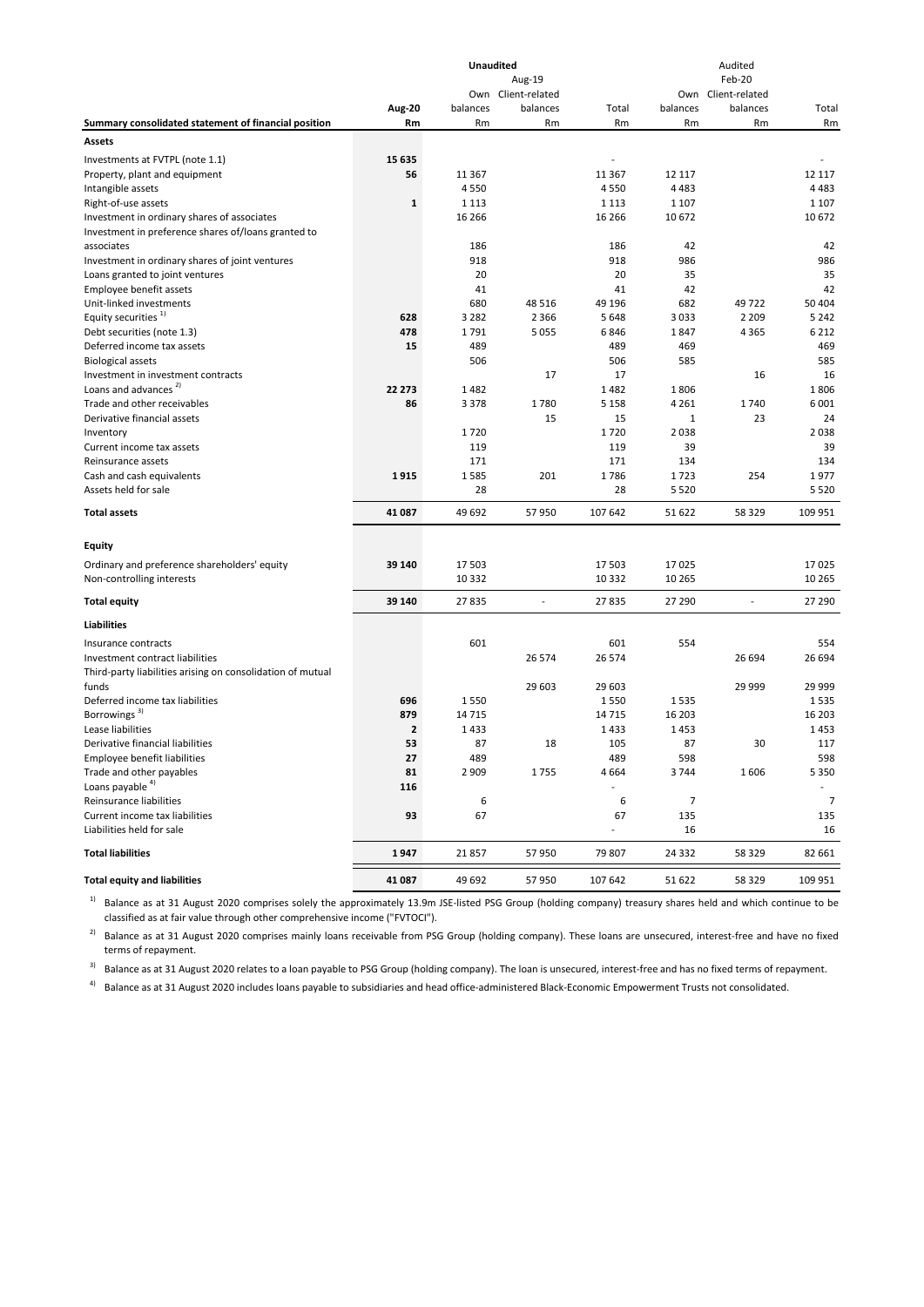|                                                                                                                                                                                          |                  | <b>Unaudited</b><br>6 months | Aug-19 $^{1}$                  |                     |                     | Audited<br>12 months<br>Feb-20 $1$ |                     |
|------------------------------------------------------------------------------------------------------------------------------------------------------------------------------------------|------------------|------------------------------|--------------------------------|---------------------|---------------------|------------------------------------|---------------------|
|                                                                                                                                                                                          | Aug-20           | balances                     | Own Client-related<br>balances | Total               | balances            | Own Client-related<br>balances     | Total               |
| Summary consolidated income statement                                                                                                                                                    | Rm               | Rm                           | Rm                             | Rm                  | Rm                  | Rm                                 | Rm                  |
| <b>CONTINUING OPERATIONS</b>                                                                                                                                                             |                  |                              |                                |                     |                     |                                    |                     |
| Fair value losses on investments at FVTPL (note 1.1)                                                                                                                                     | (4493)           |                              |                                |                     |                     |                                    |                     |
| Revenue from sale of goods<br>Cost of goods sold                                                                                                                                         |                  | 5999<br>(4973)               |                                | 5999<br>(4973)      | 13 502<br>(11339)   |                                    | 13 502<br>(11339)   |
| Gross profit from sale of goods                                                                                                                                                          |                  | 1026                         | $\overline{a}$                 | 1026                | 2 1 6 3             |                                    | 2 1 6 3             |
| Revenue earned from commission, school, net insurance                                                                                                                                    |                  |                              |                                |                     |                     |                                    |                     |
| and other fee income $^{2)3)}$                                                                                                                                                           | 35               | 4902                         | (39)                           | 4863                | 10936               | (75)                               | 10 861              |
| Fair value adjustments and other income                                                                                                                                                  |                  |                              |                                |                     |                     |                                    |                     |
| Gain upon deemed disposal and reacquisition of<br>subsidiaries at fair value (note 1.1)<br>Investment income (note 1.1)<br>Changes in fair value of biological assets                    | 3945<br>3781     | 254<br>37                    | 946                            | 1 200<br>37         | 493<br>225          | 1964                               | 2 4 5 7<br>225      |
| Fair value (losses)/gains                                                                                                                                                                | (18)             | (40)                         | 370                            | 330                 | 3                   | (125)                              | (122)               |
| Fair value adjustment to investment contract liabilities<br>Fair value adjustment to third-party liabilities arising on                                                                  |                  |                              | (397)                          | (397)               |                     | (507)                              | (507)               |
| consolidation of mutual funds                                                                                                                                                            |                  |                              | (890)                          | (890)               |                     | (1270)                             | (1270)              |
| Other operating income                                                                                                                                                                   |                  | 127                          |                                | 127                 | 314                 |                                    | 314                 |
|                                                                                                                                                                                          | 7708             | 378                          | 29                             | 407                 | 1035                | 62                                 | 1 0 9 7             |
| <b>Expenses</b>                                                                                                                                                                          |                  |                              |                                |                     |                     |                                    |                     |
| Insurance claims and loss adjustments, net of recoveries<br>Impairment loss on debt securities (note 1.3)<br>Marketing, administration, impairment losses and other                      | (93)             | (328)                        |                                | (328)               | (663)               |                                    | (663)               |
| expenses <sup>2)</sup>                                                                                                                                                                   | (65)             | (5193)                       | 23                             | (5170)              | (11570)             | 47                                 | (11523)             |
|                                                                                                                                                                                          | (158)            | (5521)                       | 23                             | (5498)              | (12 233)            | 47                                 | (12 186)            |
| Net income from associates and joint ventures                                                                                                                                            |                  |                              |                                |                     |                     |                                    |                     |
| Share of profits of associates and joint ventures<br>Loss on impairment of associates<br>Profit on sale/dilution of interest in associates (note 1.2)                                    | 3 1 1 7          | 370<br>(47)<br>(12)          |                                | 370<br>(47)<br>(12) | 648<br>(323)<br>130 |                                    | 648<br>(323)<br>130 |
|                                                                                                                                                                                          |                  |                              | $\overline{\phantom{a}}$       |                     |                     | $\overline{a}$                     |                     |
|                                                                                                                                                                                          | 3 1 1 7          | 311                          |                                | 311                 | 455                 |                                    | 455                 |
| Profit before finance costs and taxation<br>Finance costs                                                                                                                                | 6 2 0 9<br>(128) | 1096<br>(416)                | 13                             | 1 1 0 9<br>(416)    | 2 3 5 6<br>(889)    | 34                                 | 2 3 9 0<br>(889)    |
| <b>Profit before taxation</b><br>Taxation <sup>4)</sup>                                                                                                                                  | 6081<br>(730)    | 680<br>(91)                  | 13<br>(13)                     | 693<br>(104)        | 1467<br>(491)       | 34<br>(34)                         | 1501<br>(525)       |
| Profit for the period from continuing operations                                                                                                                                         | 5 3 5 1          | 589                          |                                | 589                 | 976                 |                                    | 976                 |
| <b>DISCONTINUED OPERATIONS</b>                                                                                                                                                           |                  |                              |                                |                     |                     |                                    |                     |
| Profit for the period from discontinued operations                                                                                                                                       | 18 3 69          | 1429                         |                                | 1429                | 2454                |                                    | 2 4 5 4             |
| Gain upon unbundling of Capitec interest at fair value<br>(note 1.2)<br>Share of profit of associate<br>Reversal of impairment of associate<br>Loss on dilution of interest in associate | 18 3 6 9         | 893<br>617<br>(81)           |                                | 893<br>617<br>(81)  | 1923<br>617<br>(86) |                                    | 1923<br>617<br>(86) |
| Profit for the period                                                                                                                                                                    | 23720            | 2018                         |                                | 2018                | 3 4 3 0             |                                    | 3 4 3 0             |
| Attributable to:                                                                                                                                                                         |                  |                              |                                |                     |                     |                                    |                     |
| Owners of the parent                                                                                                                                                                     | 23720            | 1516                         |                                |                     | 2680                |                                    |                     |
| Continuing operations<br>Discontinued operations                                                                                                                                         | 5351<br>18 3 6 9 | 452<br>1064                  |                                |                     | 671<br>2 0 0 9      |                                    |                     |
| Non-controlling interests                                                                                                                                                                |                  | 502                          |                                |                     | 750                 |                                    |                     |
|                                                                                                                                                                                          | 23720            | 2018                         |                                |                     | 3 4 3 0             |                                    |                     |

<sup>1)</sup> Re-presented for the discontinued operations as detailed in the introduction to these summary interim consolidated financial statements.

 $2)$  Fee income and operating costs pertaining to the wholly-owned head office subsidiaries providing investment services to PSG Group.

 $3$  In respect of the period ended 31 August 2019, the line item wording has been amended and the amount reported has been re-presented higher up on the summary consolidated income statement being representative of the group's revenue-producing activities, with no change to the previously reported amount.

<sup>4)</sup> Comprises the capital gains tax in respect of i) the aforementioned 1.7m Capitec shares sold and ii) the remaining 2.8% Capitec shareholding retained.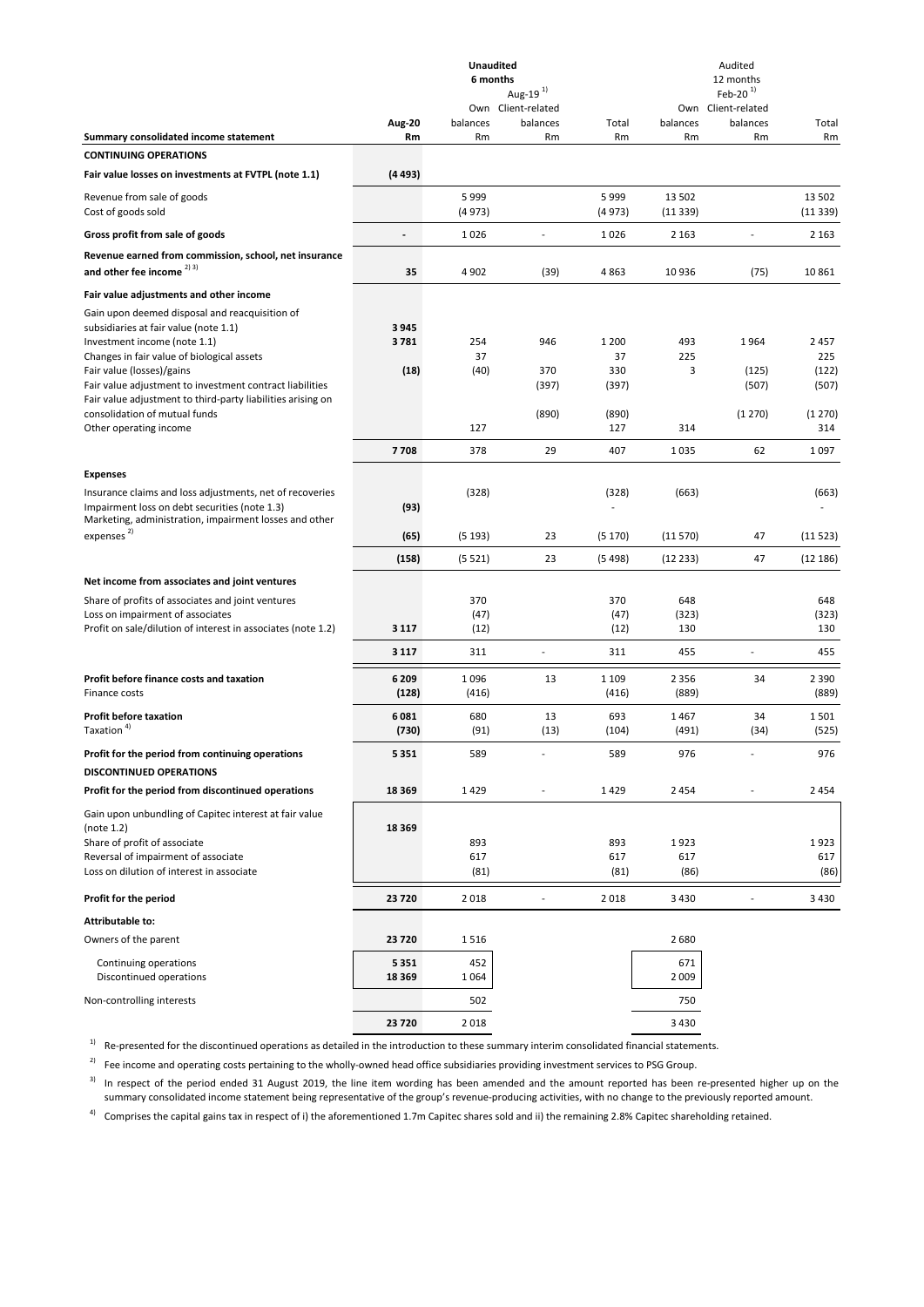|                                                                                                     | <b>Unaudited</b> |               | Audited    |
|-----------------------------------------------------------------------------------------------------|------------------|---------------|------------|
|                                                                                                     | 6 months         |               | 12 months  |
|                                                                                                     | <b>Aug-20</b>    | Aug-19 $^{1}$ | Feb-20 $1$ |
| Summary consolidated statement of comprehensive income                                              | <b>Rm</b>        | Rm            | Rm         |
| Profit for the period                                                                               | 23720            | 2018          | 3 4 3 0    |
| Other comprehensive loss for the period, net of taxation                                            | (1560)           | (736)         | (1 220)    |
| Items that may be subsequently reclassified to profit or loss                                       |                  |               |            |
| Currency translation adjustments                                                                    |                  | (122)         | (181)      |
| Cash flow hedges                                                                                    |                  | (12)          | (13)       |
| Share of other comprehensive income/(losses) and equity movements of associates                     |                  | 49            | (238)      |
| Fair value adjustment to equity securities (PSG Group treasury shares held)                         | (1560)           | (646)         | (788)      |
| Items that may not be subsequently reclassified to profit or loss                                   |                  |               |            |
| Losses from changes in financial and demographic assumptions of post-employment benefit obligations |                  | (5)           |            |
| Total comprehensive income for the period                                                           | 22 160           | 1 2 8 2       | 2 2 1 0    |
| <b>Attributable to:</b>                                                                             |                  |               |            |
| Owners of the parent                                                                                | 22 160           | 821           | 1693       |
| Continuing operations                                                                               | 3791             | 820           | 1841       |
| Discontinued operations                                                                             | 18 3 69          | 1             | (148)      |
| Non-controlling interests                                                                           |                  | 461           | 517        |
|                                                                                                     | 22 160           | 1 2 8 2       | 2 2 1 0    |

1) Re-presented for the discontinued operations as detailed in the introduction to these summary interim consolidated financial statements.

|                                                                                   | <b>Unaudited</b><br>6 months |           | Audited<br>12 months |
|-----------------------------------------------------------------------------------|------------------------------|-----------|----------------------|
|                                                                                   | <b>Aug-20</b>                | Aug-19    | Feb-20               |
| Summary consolidated statement of changes in equity                               | <b>Rm</b>                    | <b>Rm</b> | <b>Rm</b>            |
| Ordinary and preference shareholders' equity at beginning of the period           | 17025                        | 16 864    | 16 8 64              |
| Total comprehensive income                                                        | 22 160                       | 821       | 1693                 |
| Share-based payment costs - employees                                             | 17                           | 33        | 80                   |
| Transactions with non-controlling interests                                       | (5)                          | (140)     | (265)                |
| Dividends paid                                                                    | (57)                         | (75)      | (1347)               |
| Ordinary and preference shareholders' equity at end of the period                 | 39 140                       | 17 503    | 17025                |
| Non-controlling interests at beginning of the period                              | 10 265                       | 10 061    | 10 061               |
| Total comprehensive income                                                        |                              | 461       | 517                  |
| Subsidiaries deconsolidated upon change in status to that of an Investment Entity | (10265)                      |           |                      |
| Issue of shares                                                                   |                              | 31        | 20                   |
| Share-based payment costs - employees                                             |                              | 16        | 48                   |
| Subsidiaries acquired                                                             |                              |           | 66                   |
| Subsidiaries sold                                                                 |                              |           | (2)                  |
| Transactions with non-controlling interests                                       |                              | 10        | (139)                |
| Dividends paid                                                                    |                              | (247)     | (306)                |
| Non-controlling interests at end of the period                                    |                              | 10 3 32   | 10 265               |
| <b>Total equity</b>                                                               | 39 140                       | 27835     | 27 290               |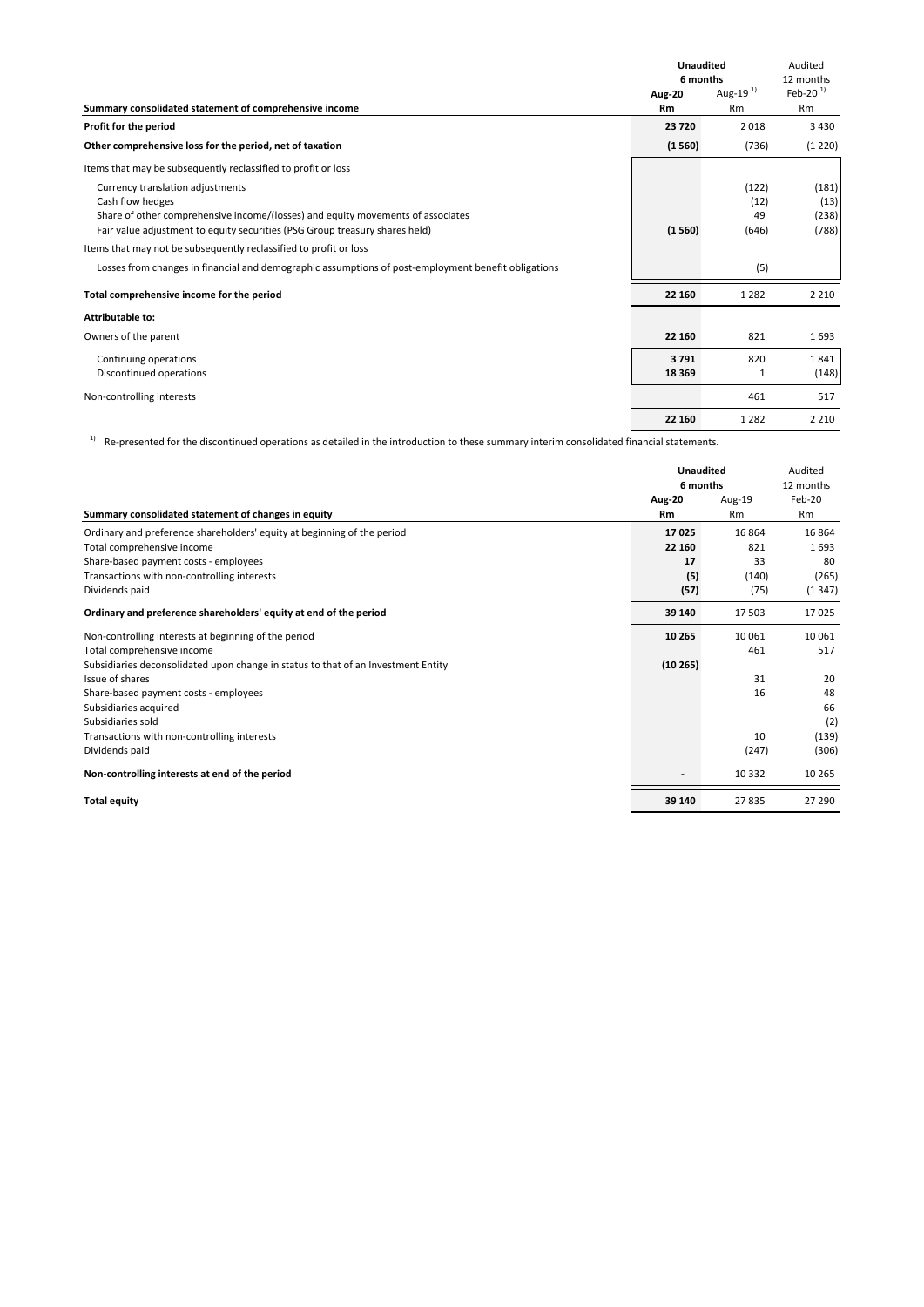|                                                                                                                                                                                                   |                       | <b>Unaudited</b><br>6 months | Aug-19 <sup>1)</sup>           |                         |                            | Audited<br>12 months<br>Feb-20 $1$ |                            |
|---------------------------------------------------------------------------------------------------------------------------------------------------------------------------------------------------|-----------------------|------------------------------|--------------------------------|-------------------------|----------------------------|------------------------------------|----------------------------|
|                                                                                                                                                                                                   | <b>Aug-20</b>         | balances                     | Own Client-related<br>balances | Total                   | balances                   | Own Client-related<br>balances     | Total                      |
| Summary consolidated statement of cash flows                                                                                                                                                      | Rm                    | Rm                           | Rm                             | Rm                      | <b>Rm</b>                  | Rm                                 | Rm                         |
| Net cash flow from operating activities                                                                                                                                                           | 1706                  | 1072                         | 21                             | 1093                    | 2 2 7 0                    | 74                                 | 2 3 4 4                    |
| Cash generated from/(utilised by) operations (note 3)                                                                                                                                             | 12                    | 973                          | (948)                          | 25                      | 2 1 9 0                    | (1922)                             | 268                        |
| Interest received                                                                                                                                                                                 | 38                    | 178                          | 662                            | 840                     | 351                        | 1 3 6 0                            | 1711                       |
| Dividends received (notes 1.1 and 1.3)                                                                                                                                                            |                       |                              |                                |                         |                            |                                    |                            |
| Continuing operations                                                                                                                                                                             | 1897                  | 159                          | 307                            | 466                     | 290                        | 643                                | 933                        |
| Discontinued operations                                                                                                                                                                           |                       | 403                          |                                | 403                     | 762                        |                                    | 762                        |
| Finance costs paid                                                                                                                                                                                | (148)                 | (404)                        |                                | (404)                   | (840)                      |                                    | (840)                      |
| <b>Taxation paid</b>                                                                                                                                                                              | (93)                  | (237)                        |                                | (237)                   | (483)                      | (7)                                | (490)                      |
| Net cash flow from investing activities                                                                                                                                                           | 975                   | (1063)                       | $\overline{\phantom{a}}$       | (1063)                  | (1472)                     | ÷,                                 | (1472)                     |
| Cash and cash equivalents deconsolidated upon change in<br>status to that of an Investment Entity<br>Additions to investments at FVTPL (note 1.1)<br>Disposals of investments at FVTPL (note 1.1) | (409)<br>(76)<br>1460 |                              |                                |                         |                            |                                    |                            |
| Cash flow from subsidiaries acquired                                                                                                                                                              |                       | (34)                         |                                | (34)                    | (235)                      |                                    | (235)                      |
| Cash flow from subsidiaries sold<br>Acquisition of ordinary shares in associates and joint                                                                                                        |                       |                              |                                |                         | 54                         |                                    | 54                         |
| ventures                                                                                                                                                                                          |                       | (433)                        |                                | (433)                   | (515)                      |                                    | (515)                      |
| Acquisition of property, plant and equipment                                                                                                                                                      |                       | (656)                        |                                | (656)                   | (1672)                     |                                    | (1672)                     |
| Other investing activities                                                                                                                                                                        |                       | 60                           |                                | 60                      | 896                        |                                    | 896                        |
| Net cash flow from financing activities                                                                                                                                                           | (1361)                | (302)                        | (100)                          | (402)                   | (861)                      | (100)                              | (961)                      |
| Dividends paid to:<br>PSGFS ordinary and preference shareholders<br>Non-controlling interests<br>Borrowings drawn                                                                                 | (72)                  | (73)<br>(250)<br>1392        |                                | (73)<br>(250)<br>1392   | (1347)<br>(306)<br>3 1 6 5 |                                    | (1347)<br>(306)<br>3 1 6 5 |
| Borrowings repaid <sup>2)</sup>                                                                                                                                                                   | (1289)                | (1246)                       | (100)                          | (1346)                  | (2057)                     | (100)                              | (2 157)                    |
| Other financing activities                                                                                                                                                                        |                       | (125)                        |                                | (125)                   | (316)                      |                                    | (316)                      |
| Net increase/(decrease) in cash and cash equivalents<br>Exchange losses on cash and cash equivalents                                                                                              | 1320                  | (293)                        | (79)                           | (372)<br>$\overline{a}$ | (63)<br>(21)               | (26)                               | (89)<br>(21)               |
| Cash and cash equivalents at beginning of the period                                                                                                                                              | 595                   | 425                          | 280                            | 705                     | 425                        | 280                                | 705                        |
| Cash and cash equivalents at end of the period                                                                                                                                                    | 1915                  | 132                          | 201                            | 333                     | 341                        | 254                                | 595                        |

<sup>1)</sup> Re-presented for the discontinued operations as detailed in the introduction to these summary interim consolidated financial statements.

 $^{2)}$  Borrowings repaid during the period under review comprise i) R1bn in redeemable preference share debt repaid in full and ii) R289m on account of loans payable to PSG Group (holding company).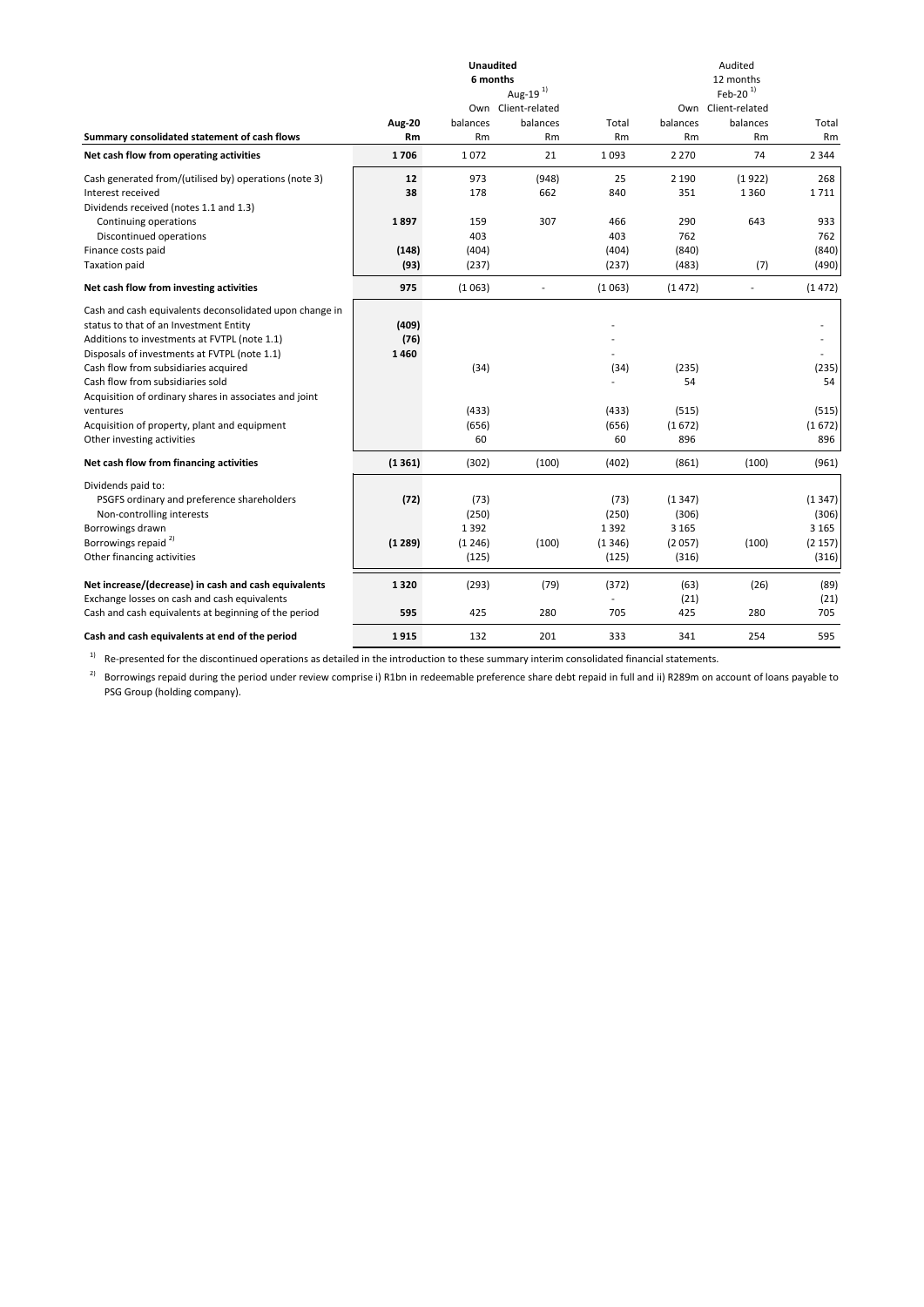#### **Reconciliation of investments at FVTPL from 1 Mar 2020 to 31 Aug 2020**

|    | Notes to the summary<br>interim consolidated<br>financial statements                                                                  | Carrying<br>value<br>29-Feb-20<br><b>Rm</b> | upon deemed<br>disposal and<br>reacquisition<br>of<br>subsidiaries<br>at fair value<br>on<br>01-Mar-20<br>Rm | Fair value <sup>1)</sup><br>01-Mar-20<br><b>Rm</b> | <b>Transfer</b><br>from<br>investment<br>in associate<br><b>Rm</b> | <b>Fair value</b><br>losses<br><b>Rm</b> | Capitec<br>unbundling<br>receipt $^{2)}$<br><b>Rm</b> | (Disposals)/<br>additions <sup>3)</sup><br>Rm | Fair value <sup>1)</sup><br>31-Aug-20<br><b>Rm</b> | Investment<br>(dividend)<br>income $4$<br>Rm |
|----|---------------------------------------------------------------------------------------------------------------------------------------|---------------------------------------------|--------------------------------------------------------------------------------------------------------------|----------------------------------------------------|--------------------------------------------------------------------|------------------------------------------|-------------------------------------------------------|-----------------------------------------------|----------------------------------------------------|----------------------------------------------|
| 1. | <b>Investments</b>                                                                                                                    |                                             |                                                                                                              |                                                    |                                                                    |                                          |                                                       |                                               |                                                    |                                              |
|    | 1.1 Investments at FVTPL                                                                                                              |                                             |                                                                                                              |                                                    |                                                                    |                                          |                                                       |                                               |                                                    |                                              |
|    | Capitec                                                                                                                               |                                             |                                                                                                              |                                                    | 3877                                                               | (1556)                                   | 1841                                                  | (1460)                                        | 2702                                               |                                              |
|    | <b>PSG Konsult</b>                                                                                                                    | 1964                                        | 4 4 3 5                                                                                                      | 6399                                               |                                                                    | (631)                                    |                                                       |                                               | 5768                                               | 122                                          |
|    | Curro                                                                                                                                 | 3034                                        | (430)                                                                                                        | 2 6 0 4                                            |                                                                    | (732)                                    |                                                       |                                               | 1872                                               | 23                                           |
|    | Zeder                                                                                                                                 | 3517                                        | (344)                                                                                                        | 3 1 7 3                                            |                                                                    | (1377)                                   |                                                       |                                               | 1796                                               | 1721                                         |
|    | PSG Alpha                                                                                                                             | 3 1 1 1                                     | 507                                                                                                          | 3618                                               |                                                                    | (197)                                    |                                                       | 76                                            | 3 4 9 7                                            |                                              |
|    | Other                                                                                                                                 | 223                                         | (223)                                                                                                        |                                                    |                                                                    |                                          |                                                       |                                               |                                                    |                                              |
|    | Total                                                                                                                                 |                                             | 3 9 4 5                                                                                                      | 15 7 94                                            | 3877                                                               | (4493)                                   | 1841                                                  | (1384)                                        | 15 635                                             | 1866                                         |
|    | Interest income on cash and cash equivalents and loans and advances, as well as preference share dividends accrued on debt securities |                                             |                                                                                                              |                                                    |                                                                    |                                          |                                                       |                                               |                                                    | 64                                           |
|    | Dividend income from equity securities at FVTOCI (classified as "equity securities" in the statement of financial position)           |                                             |                                                                                                              |                                                    |                                                                    |                                          |                                                       |                                               |                                                    | 1851                                         |
|    | Ordinary dividend received in cash                                                                                                    |                                             |                                                                                                              |                                                    |                                                                    |                                          |                                                       |                                               |                                                    | 10                                           |
|    | Dividend in specie received pursuant to the Capitec Unbundling <sup>21</sup>                                                          |                                             |                                                                                                              |                                                    |                                                                    |                                          |                                                       |                                               |                                                    | 1841                                         |
|    | Total investment income                                                                                                               |                                             |                                                                                                              |                                                    |                                                                    |                                          |                                                       |                                               |                                                    | 3781                                         |

**Gain/(loss)**

1) The investments in Capitec, PSG Konsult, Curro and Zeder are valued with reference to their JSE-listed closing share prices, while PSG Alpha's fair value is derived from the valuation of its underlying portfolio of listed and unlisted investments as detailed in Annexure A.

<sup>2)</sup> In light of PSGFS holding approximately 13.9m JSE-listed PSG Group (holding company) treasury shares, it received approximately 1.9m JSE-listed Capitec shares pursuant to the Capitec Unbundling, being worth R1,841m at the ruling share price as at 30 July 2020, being the date on which PSG Group shareholder approval for the Capitec Unbundling was obtained, with the required approval of the Prudential Authority having been obtained prior to such date.

<sup>3)</sup> The disposal of 1.7m Capitec shares during May/June 2020 raised R1,460m in cash, while a further R76m cash was invested in PSG Alpha to support it investing in its portfolio of early-stage investments.

<sup>4)</sup> The dividends received from PSG Konsult and Curro were paid in the normal course of business, while the dividend received from Zeder was a special dividend paid pursuant to the Pioneer Foods Disposal.

|                                                                    |                                |                                                                              |                                                                    | <b>Unaudited</b>                                            |                                                            |                                |  |
|--------------------------------------------------------------------|--------------------------------|------------------------------------------------------------------------------|--------------------------------------------------------------------|-------------------------------------------------------------|------------------------------------------------------------|--------------------------------|--|
|                                                                    |                                |                                                                              |                                                                    | Reconciliation of associate from 29 Feb 2020 to 31 Aug 2020 |                                                            |                                |  |
|                                                                    | Carrying<br>value<br>29-Feb-20 | Gain upon<br>remeasuring<br>retained<br>Capitec<br>interest<br>to fair value | Gain upon<br>unbundling<br>of Capitec<br>interest<br>at fair value | <b>Transfer to</b><br>investments<br>at FVTPL               | <b>Disposal</b><br>at fair value<br>to<br><b>PSG Group</b> | Carrying<br>value<br>31-Aug-20 |  |
|                                                                    | Rm                             | Rm                                                                           | Rm                                                                 | Rm                                                          | <b>Rm</b>                                                  | Rm                             |  |
| 1.2 Investment in associate (Capitec)                              |                                |                                                                              |                                                                    |                                                             |                                                            |                                |  |
| Retained Capitec interest (continuing operations) <sup>1)</sup>    | 760                            | 3 1 1 7                                                                      |                                                                    | (3877)                                                      |                                                            |                                |  |
| Unbundled Capitec interest (discontinued operations) <sup>2)</sup> | 8 2 8 3                        |                                                                              | 18 3 6 9                                                           |                                                             | (26652)                                                    |                                |  |
| Total                                                              | 9043                           | 3 1 1 7                                                                      | 18 3 69                                                            | (3877)                                                      | (26652)                                                    |                                |  |

<sup>1)</sup> This portion of the investment in associate, representing the approximately 3m Capitec shares not sold to PSG Group in terms of the corporate rollover provisions in the Income Tax Act in anticipation of the Capitec Unbundling, and over which significant influence was lost, was transferred to investments at FVTPL at the ruling market price on 1 March 2020, being the date on which the unbundled Capitec interest was reclassified as a non-current asset held for sale.

 $^{2)}$  Representing approximately 32.5m Capitec shares worth R26,652m at the ruling share price as at 9 July 2020, being the date on which PSGFS disposed of such shares to PSG Group in anticipation of the Capitec Unbundling.

#### **1.3 Debt securities**

Debt securities as at 31 August 2020 relate to PSGFS' investment in Dipeo redeemable preference shares. Previously, such investment was eliminated upon consolidation of Dipeo (a subsidiary in terms of IFRS 10), with PSGFS accordingly sharing in the underlying assets of Dipeo. However, following the aforementioned change in status to that of an Investment Entity, Dipeo is no longer consolidated and PSGFS had to accordingly reinstate such debt securities and account therefore at amortised cost. Below is a reconciliation of movement in such debt securities balance for the period under review:

|                                                                                                                                                                           | <b>Unaudited</b><br>31-Aug-20<br>Rm |
|---------------------------------------------------------------------------------------------------------------------------------------------------------------------------|-------------------------------------|
| Reinstatement following change in status to that of an Investment Entity (i.e. opening balance net of prior impairment)<br>Cash collected                                 | 567<br>(21)                         |
| Preference share dividends accrued <sup>1)</sup><br>Impairment loss                                                                                                       | 25<br>(93)                          |
| Closing balance <sup>2)</sup>                                                                                                                                             | 478                                 |
| <sup>1</sup> Preference share dividends are accounted for at the contractual rate of Prime plus 2% on the balance net of impairment losses (i.e. stage 2 under-performing |                                     |

financial asset).

<sup>2)</sup> The carrying value of the debt securities is supported by Dipeo's investment in JSE-listed Curro (5.2%), Stadio (3.4%) and Kaap Agri (20%), as well as in unlisted Energy Partners (15.7%), and accordingly the remaining carrying value is deemed fully recoverable.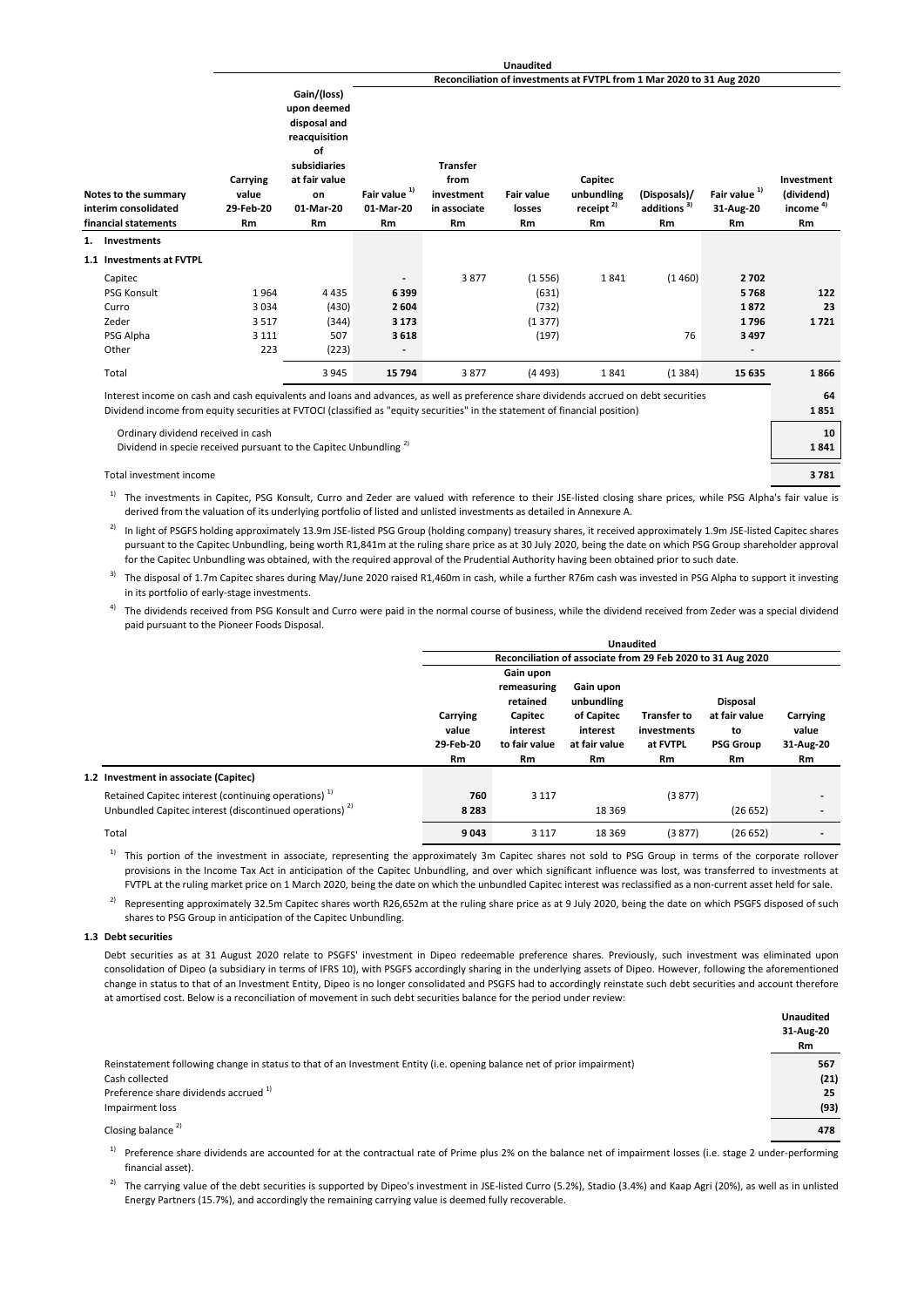|                                                                                      |                                |                                                          | <b>Unaudited</b><br>6 months |                                |                                            |               |                                | Audited<br>12 months                           |                |
|--------------------------------------------------------------------------------------|--------------------------------|----------------------------------------------------------|------------------------------|--------------------------------|--------------------------------------------|---------------|--------------------------------|------------------------------------------------|----------------|
|                                                                                      | Continuing<br>operations<br>Rm | <b>Aug-20</b><br><b>Discontinued</b><br>operations<br>Rm | Total<br>Rm                  | Continuing<br>operations<br>Rm | Aug-19<br>Discontinued<br>operations<br>Rm | Total<br>Rm   | Continuing<br>operations<br>Rm | Feb-20 $1$<br>Discontinued<br>operations<br>Rm | Total<br>Rm    |
| 2. Headline earnings and<br>dividend per<br>preference share                         |                                |                                                          |                              |                                |                                            |               |                                |                                                |                |
| Profit for the period<br>attributable to owners                                      |                                |                                                          |                              |                                |                                            |               |                                |                                                |                |
| of the parent<br>Non-headline items                                                  | 5351<br>(5983)                 | 18 3 69<br>(18369)                                       | 23720<br>(24352)             | 452<br>106                     | 1 0 6 4<br>(262)                           | 1516<br>(156) | 671<br>338                     | 2 0 0 9<br>(217)                               | 2 6 8 0<br>121 |
| Gross amounts                                                                        | (7062)                         | (18369)                                                  | (25431)                      | 261                            | (593)                                      | (332)         | 598                            | (503)                                          | 95             |
| Gain upon deemed<br>disposal and<br>reacquisition of                                 |                                |                                                          |                              |                                |                                            |               |                                |                                                |                |
| subsidiaries at fair<br>value (note 1.1)<br>Net (profit)/loss on<br>sale/dilution of | (3945)                         |                                                          | (3945)                       |                                |                                            |               |                                |                                                |                |
| interest in associates<br>(note 1.2)<br>Loss on/(reversal of)<br>impairment of       | (3117)                         |                                                          | (3117)                       | 12                             | 81                                         | 93            | (130)                          | 86                                             | (44)           |
| associates<br>Gain upon<br>unbundling of                                             |                                |                                                          |                              | 47                             | (617)                                      | (570)         | 323                            | (617)                                          | (294)          |
| Capitec interest at<br>fair value (note 1.2)<br>Profit from                          |                                | (18369)                                                  | (18369)                      |                                |                                            |               |                                |                                                |                |
| subsidiaries sold<br>Fair value gain on<br>step-up from                              |                                |                                                          |                              | (11)                           |                                            | (11)          | (58)                           |                                                | (58)           |
| associate to<br>subsidiary<br>Net loss on                                            |                                |                                                          |                              |                                |                                            |               | (4)                            |                                                | (4)            |
| sale/impairment of<br>intangible assets<br>(including goodwill)<br>Net loss on       |                                |                                                          |                              | 78                             |                                            | 78            | 294                            |                                                | 294            |
| sale/impairment of<br>property, plant and<br>equipment                               |                                |                                                          |                              | 110                            |                                            | 110           | 209                            |                                                | 209            |
| Loss on impairment<br>of biological assets<br>Non-headline items                     |                                |                                                          |                              | $1\,$                          |                                            | $\mathbf 1$   | $\overline{2}$                 |                                                | $\overline{2}$ |
| of associates and<br>joint ventures<br>Impairment of assets                          |                                |                                                          |                              | (6)                            | (57)                                       | (63)          | (84)                           | 28                                             | (56)           |
| held for sale                                                                        |                                |                                                          |                              | 30                             |                                            | 30            | 46                             |                                                | 46             |
| Non-controlling<br>interests                                                         |                                |                                                          |                              | (143)                          | 331                                        | 188           | (309)                          | 286                                            | (23)           |
| Taxation                                                                             | 1079                           |                                                          | 1079                         | (12)                           |                                            | (12)          | 49                             |                                                | 49             |
| Headline<br>(loss)/earnings                                                          | (632)                          |                                                          | (632)                        | 558                            | 802                                        | 1360          | 1009                           | 1792                                           | 2 8 0 1        |

1) Re-presented for the discontinued operations as detailed in the introduction to these summary interim consolidated financial statements.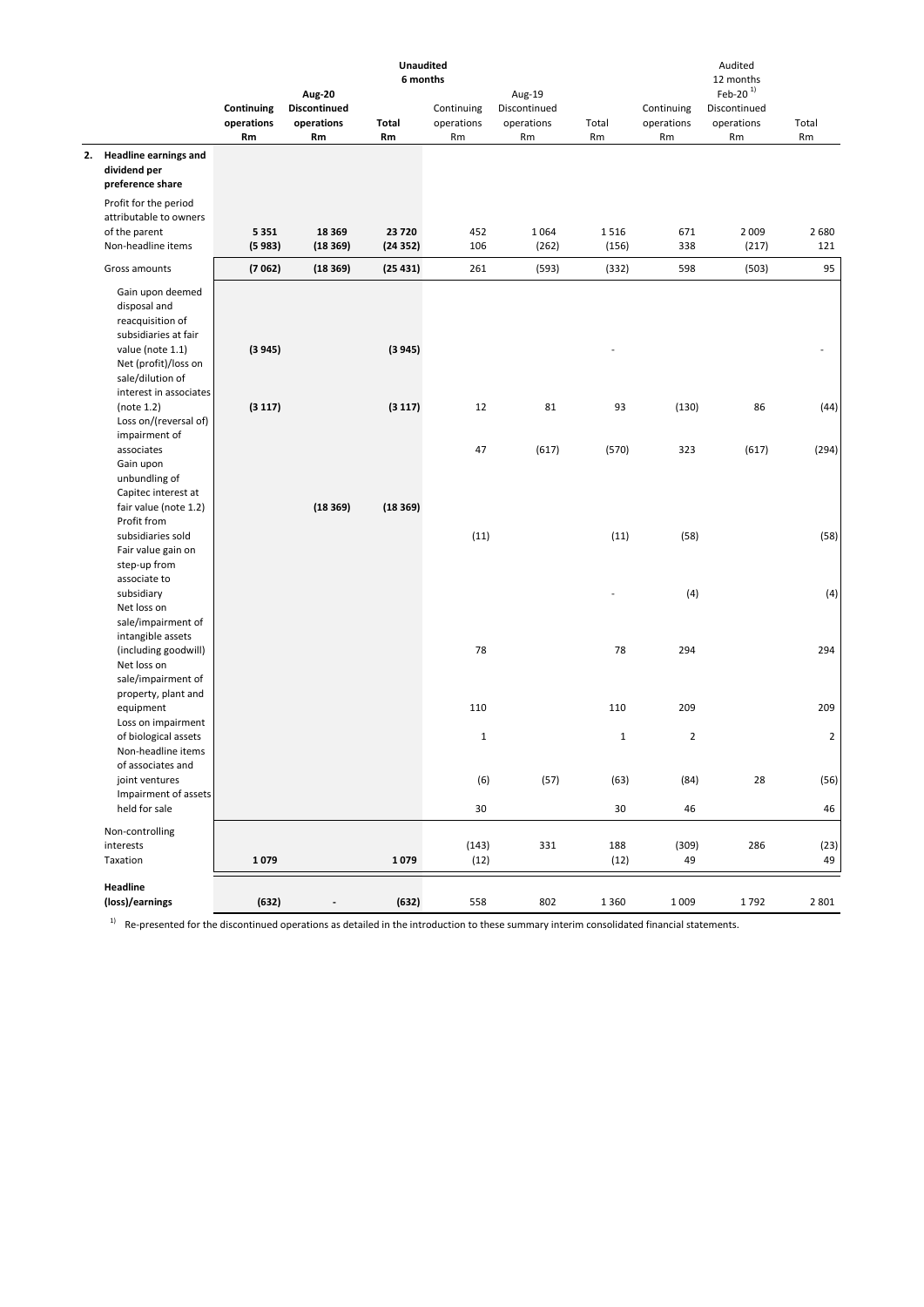|    |                                                                 |               |                  |                    |         | <b>Unaudited</b><br>6 months |                    | Audited<br>12 months |
|----|-----------------------------------------------------------------|---------------|------------------|--------------------|---------|------------------------------|--------------------|----------------------|
|    |                                                                 |               |                  |                    |         | Aug-20                       | Aug-19             | Feb-20               |
| 2. | Headline earnings and dividend per preference share (continued) |               |                  |                    |         |                              |                    |                      |
|    | Number of shares in issue (m)                                   |               |                  |                    |         |                              |                    |                      |
|    | Ordinary shares<br>Preference shares                            |               |                  |                    |         | 599.3                        | 599.3              | 599.3                |
|    |                                                                 |               |                  |                    |         | 17.4                         | 17.4               | 17.4                 |
|    | Dividend per preference share (R)                               |               |                  |                    |         | 3.26                         | 4.28               | 8.41                 |
|    | Interim                                                         |               |                  |                    |         | 3.26                         | 4.28               | 4.28                 |
|    | Final                                                           |               |                  |                    |         |                              |                    | 4.13                 |
|    |                                                                 |               | <b>Unaudited</b> |                    |         |                              | Audited            |                      |
|    |                                                                 |               | 6 months         |                    |         |                              | 12 months          |                      |
|    |                                                                 |               |                  | Aug-19             |         |                              | Feb-20 $1$         |                      |
|    |                                                                 |               |                  | Own Client-related |         |                              | Own Client-related |                      |
|    |                                                                 | <b>Aug-20</b> | balances         | balances           | Total   | balances                     | balances           | Total                |
|    |                                                                 | Rm            | Rm               | Rm                 | Rm      | <b>Rm</b>                    | Rm                 | Rm                   |
| 3. | Cash generated from/(utilised by) operations                    |               |                  |                    |         |                              |                    |                      |
|    | Profit before taxation                                          | 6081          | 680              | 13                 | 693     | 1467                         | 34                 | 1501                 |
|    | Share of profits of associates and joint ventures               |               | (370)            |                    | (370)   | (648)                        |                    | (648)                |
|    | Depreciation and amortisation                                   | 1             | 394              |                    | 394     | 836                          |                    | 836                  |
|    | Investment income                                               | (3781)        | (254)            | (946)              | (1 200) | (493)                        | (1964)             | (2457)               |
|    | Finance costs                                                   | 128           | 416              |                    | 416     | 889                          |                    | 889                  |
|    | Working capital changes and other non-cash items                | 152           | 95               | (15)               | 80      | 269                          | 8                  | 277                  |
|    | Fair value loss on investments at FVTPL (note 1.1)              | 4 4 9 3       |                  |                    |         |                              |                    |                      |
|    | Gain upon deemed disposal and reacquisition of                  |               |                  |                    |         |                              |                    |                      |
|    | investments at fair value (note 1.1)                            | (3945)        |                  |                    |         |                              |                    |                      |
|    | Profit on sale/dilution of interest in associates               |               |                  |                    |         |                              |                    |                      |
|    | (note 1.2)                                                      | (3117)        | 12               |                    | 12      | (130)                        |                    | (130)                |
|    | Cash generated from/(utilised by) operations                    | 12            | 973              | (948)              | 25      | 2 1 9 0                      | (1922)             | 268                  |

 $1)$  Re-presented for the discontinued operations as detailed in the introduction to these summary interim consolidated financial statements.

## **4. Capital commitments and contingencies**

PSGFS, as an Investment Entity, has no material capital commitments or contingencies, apart from its commitment in respect of Curro's rights issue concluded on 7 September 2020, in which PSGFS invested a further R1.05bn, thereby increasing PSGFS' interest in Curro to 60%.

## **5. Events subsequent to the reporting date**

No material event has occurred between the reporting date and the date of approval of these summary interim consolidated financial statements, other than that detailed in note 4 above and the disposal of a further 0.2% interest in Capitec for R212m cash proceeds.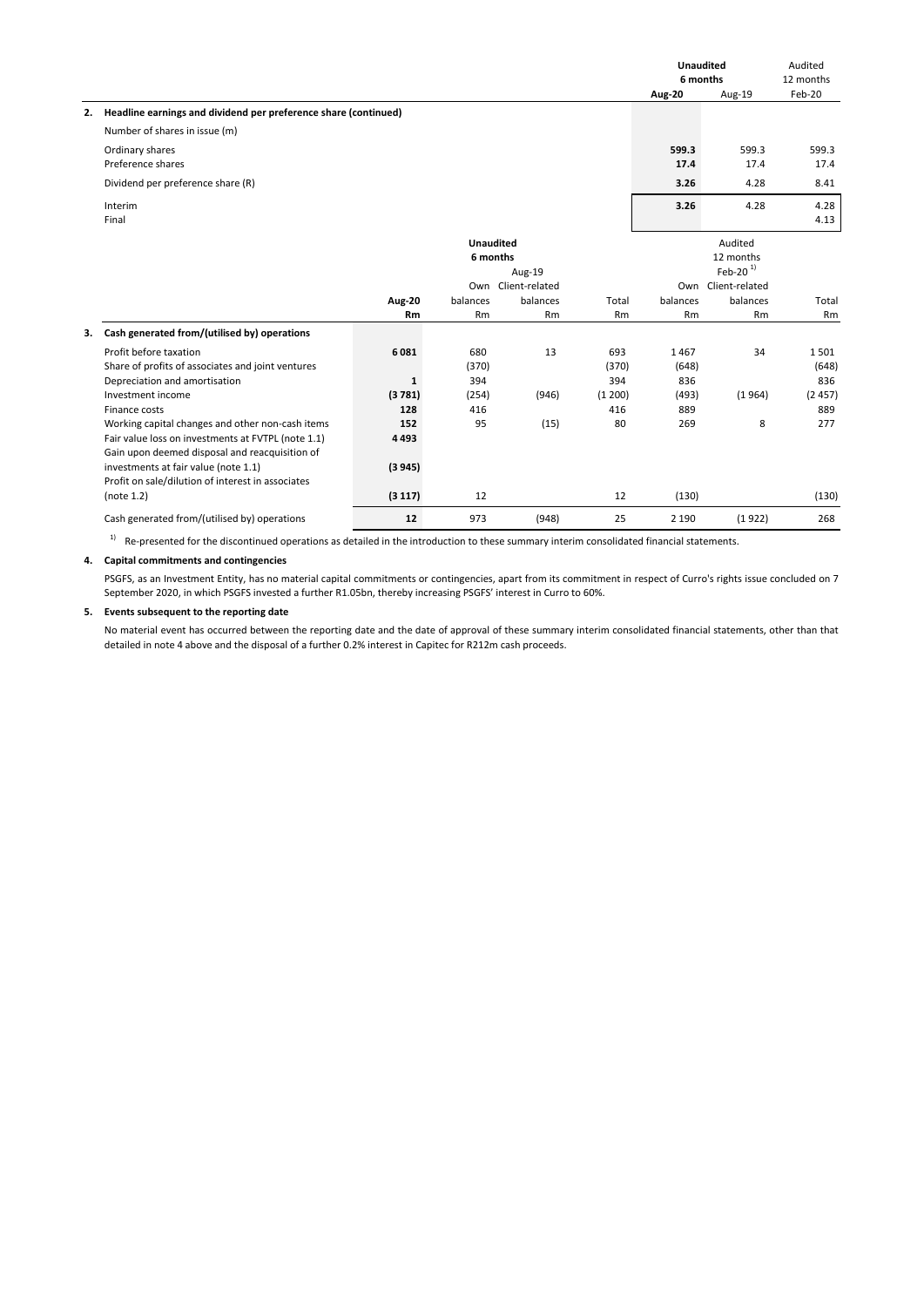## **6. Financial instruments**

## **6.1 Financial risk factors**

PSGFS' activities as an Investment Entity expose it mainly to i) price risk in respect of its investments at FVTPL and ii) credit risk in respect of its debt securities and cash and cash equivalents.

Risk management continues to be carried out by each investee of PSGFS under policies approved by the respective boards of directors. In light of the change in status to that of an Investment Entity, PSGFS' comparative financial risk disclosures have not been provided as it does not provide any information relevant to an understanding of PSGFS' financial risks during the period under review or as at the reporting date.

## **6.2 Price risk**

The information below analyses financial assets and liabilities, which are carried at fair value, by level of hierarchy as required by IFRS 13. The different levels in the hierarchy are defined below:

- Level 1: quoted prices (unadjusted) in active markets.

- Level 2: input other than quoted prices included within level 1 that is observable for the asset or liability, either directly (that is, as prices) or indirectly (that is, derived from prices).

- Level 3: input for the asset or liability that is not based on observable market data (that is, unobservable input).

The carrying value of financial assets and liabilities carried at amortised cost approximates their fair value, while those measured at fair value can be summarised as follows:

|                                  | Level 1   | Level 2   | Level 3 | Total     |
|----------------------------------|-----------|-----------|---------|-----------|
| 31 August 2020 (unaudited)       | <b>Rm</b> | <b>Rm</b> | Rm      | <b>Rm</b> |
| <b>Assets</b>                    |           |           |         |           |
| Investments at FVTPL             | 13827     |           | 1808    | 15 635    |
| <b>Liabilities</b>               |           |           |         |           |
| Derivative financial liabilities |           | 53        |         | 53        |
|                                  |           |           |         |           |

The following table presents changes in level 3 assets during the period under review:

|                                                                              | <b>Unaudited</b><br>Aug-20 |
|------------------------------------------------------------------------------|----------------------------|
|                                                                              | <b>Rm</b>                  |
| Opening balance                                                              | 346                        |
| Movement as a result of the change in status to that of an Investment Entity | 1514                       |
| Additions                                                                    | 76                         |
| Fair value gains                                                             | (128)                      |
| Closing balance                                                              | 1808                       |

Valuation techniques and main inputs used to determine fair value for assets are detailed in Annexure A.

## **6.3 Credit risk**

## *Debt securities*

Debt securities as at 31 August 2020 relate to PSGFS' investment in Dipeo preference shares, as detailed in note 1.3. Dipeo has no external borrowings or funding obligations apart from the preference shares held by PSGFS (also being a 49% ordinary shareholder in Dipeo) and the Dipeo BEE Education Trust (being the remaining 51% shareholder in Dipeo). However, PSGFS holds approximately 94% of Dipeo's total preference share exposure.

As noted in note 1.3, the carrying value of the debt securities is mostly supported by JSE-listed investments at their respective fair values. Such JSE-listed investments (i.e. level 1 fair value measurement) supports approximately 87% of the carrying value of the debt securities, with the remainder being supported by unlisted investments.

### *Cash and cash equivalents*

PSGFS' cash and cash equivalents comprise current/call accounts and term deposits (with a maturity of 7 days or less) spread across two South African banks (both rated by Moody's as having short-term and long-term counterparty risk ratings of P-3 and Baa3, respectively) in an aggregate of R1,844m, with the remainder of R71m being invested in the PSG Money Market Fund.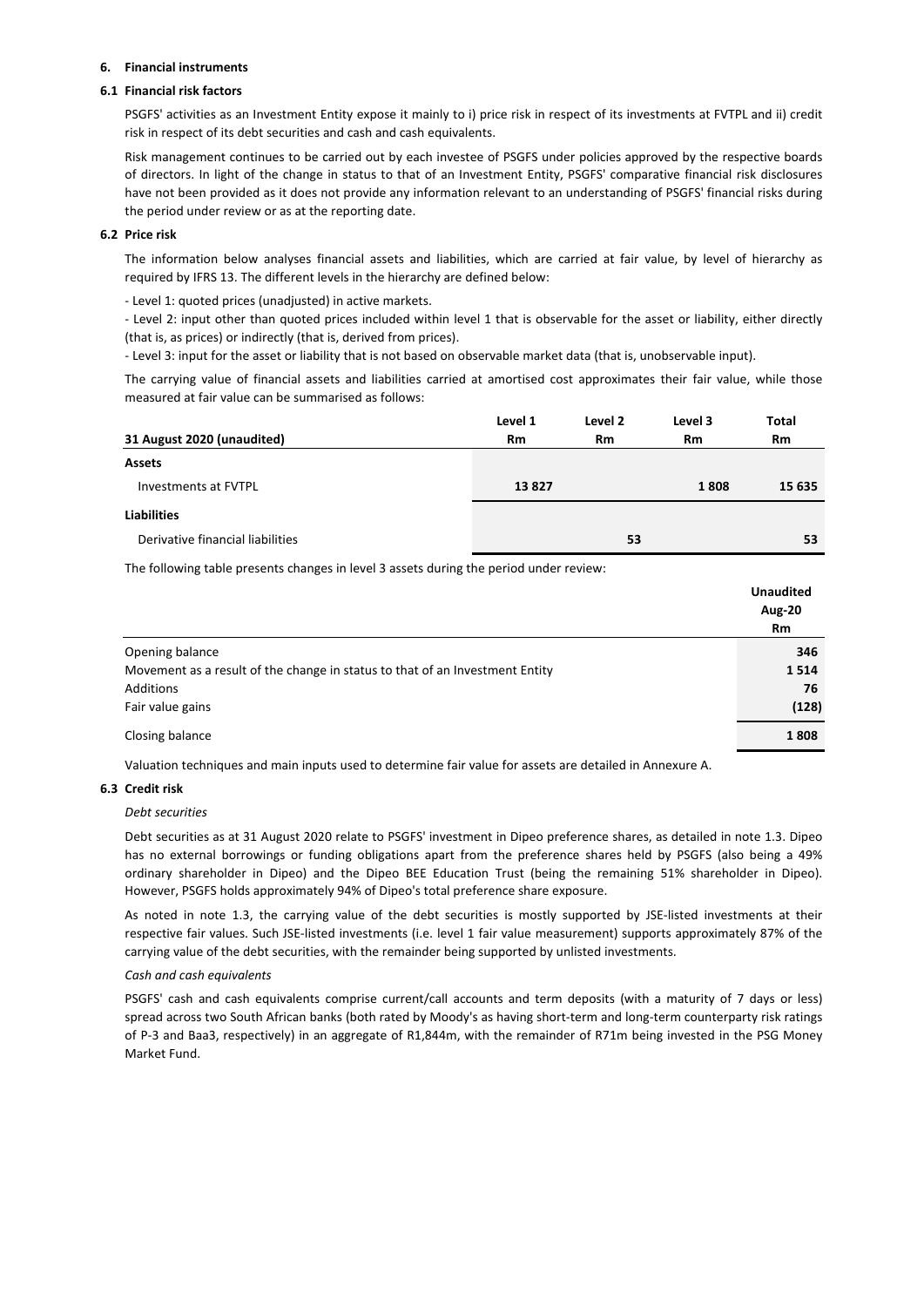#### **7. Segment report**

The group has seven reportable segments, namely Capitec, PSG Konsult, Curro, Zeder, PSG Alpha, Dipeo and PSG Corporate. Apart from PSG Corporate, these segments represent the major investments of the group. The products and services offered by the respective segments are detailed in the commentary section to this announcement. All segments operate predominantly in South Africa. However, the group has exposure to operations outside of South Africa through, inter alia, Curro, PSG Alpha's investment in CA&S and through Zeder's investments in The Logistics Group, Capespan, Zaad and Agrivision Africa.

Previously, to provide context to its consolidated income statement, the group presented consolidated recurring earnings which was calculated on a proportional basis, and included the proportional earnings of underlying investments, excluding marked-to-market adjustments and once-off items. The result was that investments in which PSG Group held less than 20% and which were generally not equity accountable in terms of accounting standards, were equity accounted for the purpose of calculating the consolidated recurring earnings. Non-recurring earnings included, inter alia, once-off gains and losses and marked-to-market fluctuations, as well as the resulting taxation charge on these items. However, following PSGFS' change in status to that of an Investment Entity, consolidated recurring earnings is no longer presented to or evaluated by the chief operating decision-maker (the PSG Group Executive Committee) and therefore it is no longer presented as part of PSGFS' segment report.

SOTP value remains a key valuation tool used to measure PSGFS's performance pursuant to its objective of shareholder value creation through, inter alia, capital appreciation. In determining SOTP value, listed assets and liabilities are valued using quoted market prices, whereas unlisted assets and liabilities are valued internally using appropriate valuation methods. These values in the comparative periods will not necessarily correspond with the values per the summary consolidated statement of financial position since the latter were measured using the relevant accounting standards which included historical cost and the equity method of accounting.

The segments' performance can be analysed as set out below and also in Annexure A:

|                                                       | <b>Fair value</b> |            |            |                 |             |
|-------------------------------------------------------|-------------------|------------|------------|-----------------|-------------|
|                                                       | losses on         | Investment | Other      |                 |             |
| Six months ended                                      | investments       | (dividend) | income and | <b>Headline</b> | <b>SOTP</b> |
| 31 August 2020                                        | at FVTPL          | income     | expenses   | earnings        | value       |
| (unaudited)                                           | Rm                | Rm         | Rm         | Rm              | <b>Rm</b>   |
| Capitec                                               | (1556)            |            | 349        | (1 207)         | 2702        |
| <b>PSG Konsult</b>                                    | (631)             | 122        |            | (509)           | 5768        |
| Curro                                                 | (732)             | 23         |            | (709)           | 1872        |
| Zeder                                                 | (1377)            | 1721       |            | 344             | 1796        |
| PSG Alpha                                             | (197)             |            |            | (197)           | 3497        |
| Dipeo                                                 |                   |            |            |                 |             |
| PSG Corporate                                         |                   |            | (30)       | (30)            |             |
| Funding and other                                     |                   | 1851       | (175)      | 1676            | 749         |
| Cash and cash equivalents                             |                   |            |            |                 | 1915        |
| Preference share investments and net loans receivable |                   |            |            |                 | 448         |
| Other <sup>1)</sup>                                   |                   |            |            |                 | (521)       |
| PSG Financial Services perpetual preference shares    |                   |            |            |                 | (1093)      |
| <b>Total</b>                                          |                   |            |            | (632)           | 16 3 84     |
| Non-headline items (note 2)                           |                   |            |            | 24 3 52         |             |
| Taxation                                              |                   |            |            | 730             |             |
| <b>Profit before taxation</b>                         |                   |            |            | 24 450          |             |
| Profit before taxation from continuing operations     |                   |            |            | 6081            |             |
| Profit for the period from discontinued operations    |                   |            |            | 18 3 69         |             |
|                                                       |                   |            |            |                 |             |

 $1)$  Includes a capital gains tax provision on the retained Capitec interest.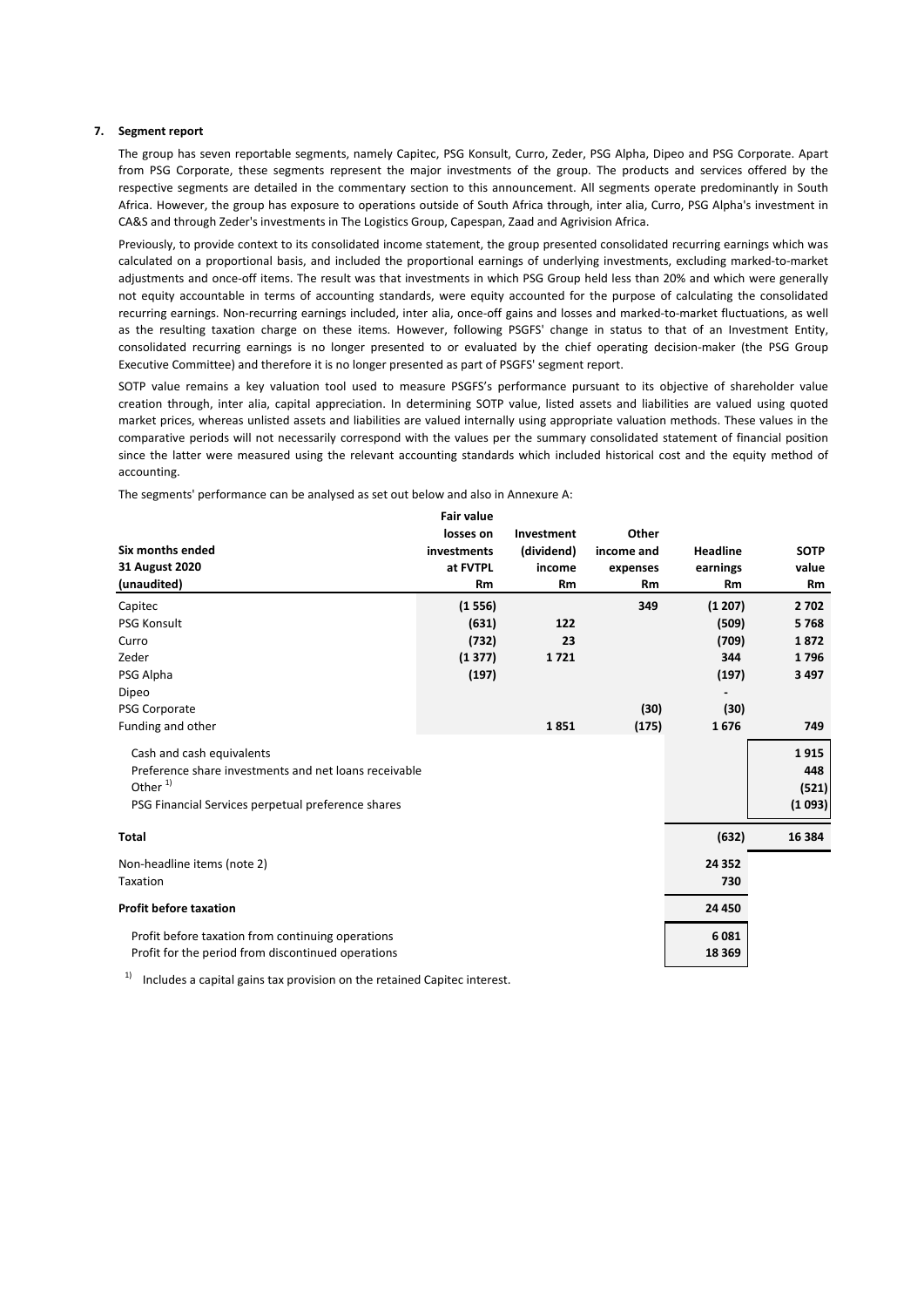## **7. Segment report (continued)**

|                                                    | Revenue        | <b>Recurring</b><br>earnings<br>(segment | Non-<br>recurring | <b>Headline</b> | <b>SOTP</b> |
|----------------------------------------------------|----------------|------------------------------------------|-------------------|-----------------|-------------|
|                                                    | (own balances) | profit) $^{1}$                           | earnings $^{1)}$  | earnings $1$    | value       |
| Six months ended 31 August 2019 (unaudited)        | Rm             | Rm                                       | Rm                | Rm              | <b>Rm</b>   |
| Capitec                                            |                | 904                                      |                   | 904             | 38852       |
| <b>PSG Konsult</b>                                 | 2453           | 188                                      |                   | 188             | 6553        |
| Curro                                              | 1495           | 84                                       | 29                | 113             | 4391        |
| Zeder                                              | 3 1 8 4        | 27                                       | (8)               | 19              | 3517        |
| PSG Alpha                                          | 3931           | 152                                      | (75)              | 77              | 4427        |
| Dipeo                                              | 5              | (21)                                     | 27                | 6               |             |
| PSG Corporate                                      | 27             | (22)                                     |                   | (22)            |             |
| Funding and other                                  | 18             | 41                                       | 34                | 75              | (1089)      |
| <b>Total</b>                                       | 11 1 13        | 1 3 5 3                                  | 7                 | 1 3 6 0         | 56 651      |
| Revenue from contracts with customers              |                |                                          |                   |                 |             |
| Revenue from sale of goods                         | 5999           |                                          |                   |                 |             |
| Revenue earned from commission, school, net        |                |                                          |                   |                 |             |
| insurance and other fee income                     | 4 9 0 2        |                                          |                   |                 |             |
| Investment income                                  | 212            |                                          |                   |                 |             |
| Non-headline items (note 2)                        |                |                                          |                   | 156             |             |
| Earnings attributable to non-controlling interests |                |                                          |                   | 502             |             |
| Taxation                                           |                |                                          |                   | 104             |             |
| <b>Profit before taxation</b>                      |                |                                          |                   | 2 1 2 2         |             |
| Profit before taxation from continuing operations  |                |                                          |                   | 693             |             |
| Profit for the period from discontinued operations |                |                                          |                   | 1429            |             |
|                                                    |                |                                          |                   |                 |             |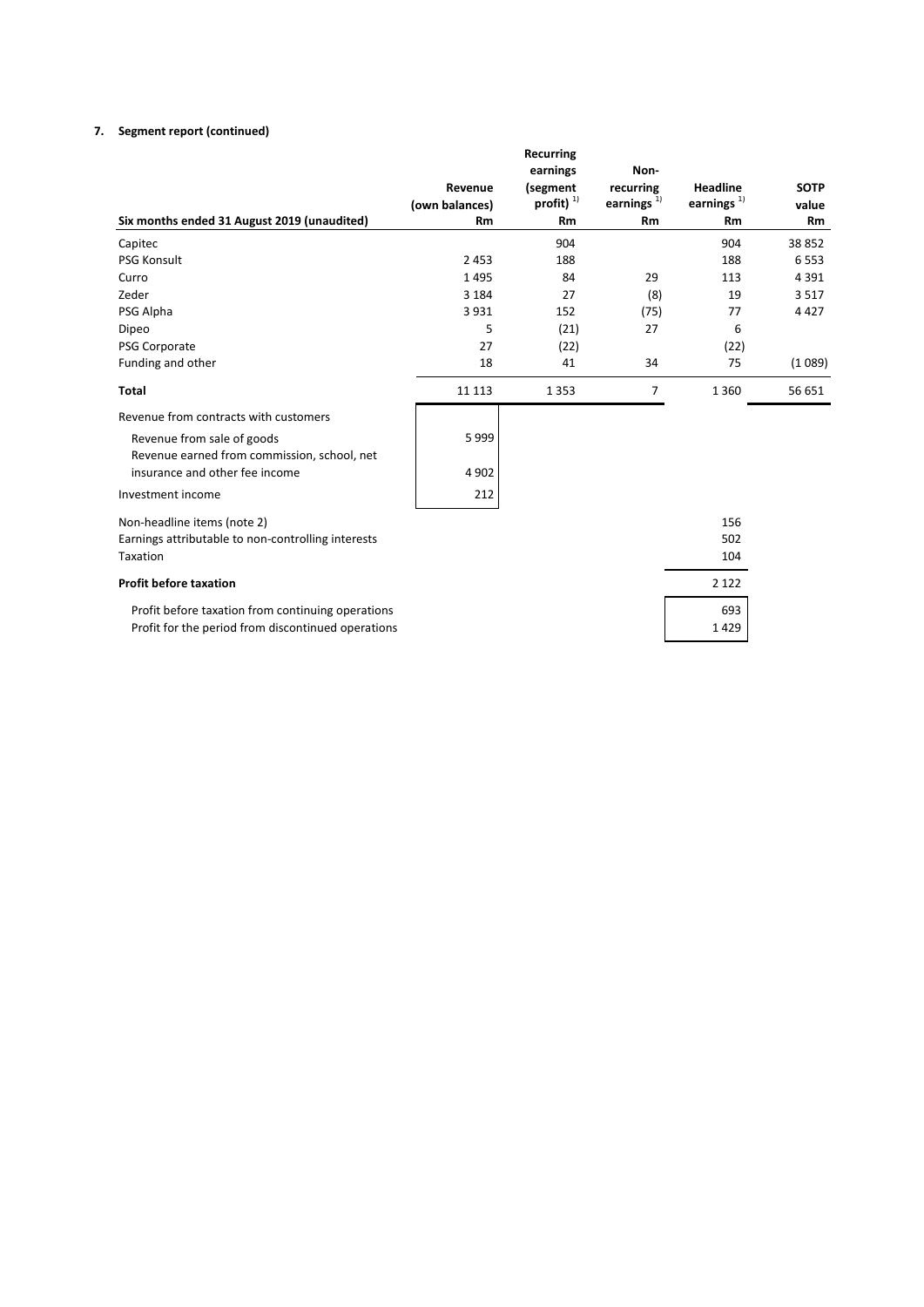## **7. Segment report (continued)**

|                | <b>Recurring</b> |                            |                          |                                                 |
|----------------|------------------|----------------------------|--------------------------|-------------------------------------------------|
| Revenue        | (segment         | recurring                  | <b>Headline</b>          | <b>SOTP</b>                                     |
| (own balances) |                  |                            |                          | value                                           |
| <b>Rm</b>      | Rm               | Rm                         | Rm                       | <b>Rm</b>                                       |
|                | 1927             |                            | 1927                     | 46 130                                          |
| 4954           | 389              |                            | 389                      | 6399                                            |
| 2980           | 117              | 23                         | 140                      | 2 6 0 4                                         |
| 7543           | 246              | (65)                       | 181                      | 3 1 7 3                                         |
| 9 2 4 5        | 270              | (164)                      | 106                      | 3618                                            |
| 18             | (36)             | (1)                        | (37)                     |                                                 |
| 93             | (24)             |                            | (24)                     |                                                 |
| 98             | 56               | 63                         | 119                      | (1604)                                          |
| 24 9 31        | 2945             | (144)                      | 2 8 0 1                  | 60 3 20                                         |
|                |                  |                            |                          |                                                 |
| 13 502         |                  |                            |                          |                                                 |
|                |                  |                            |                          |                                                 |
| 10 936         |                  |                            |                          |                                                 |
| 493            |                  |                            |                          |                                                 |
|                |                  |                            |                          |                                                 |
|                |                  |                            |                          |                                                 |
|                |                  |                            | 525                      |                                                 |
|                |                  |                            | 3955                     |                                                 |
|                |                  |                            |                          |                                                 |
|                |                  |                            |                          |                                                 |
|                |                  |                            |                          |                                                 |
|                |                  | earnings<br>profit) $^{1}$ | Non-<br>earnings $^{1)}$ | earnings $1$<br>(121)<br>750<br>1501<br>2 4 5 4 |

<sup>1)</sup> Reported net of non-controlling interests.

 $^{2)}$  Re-presented for the discontinued operations as detailed in the introduction to these summary interim consolidated financial statements.